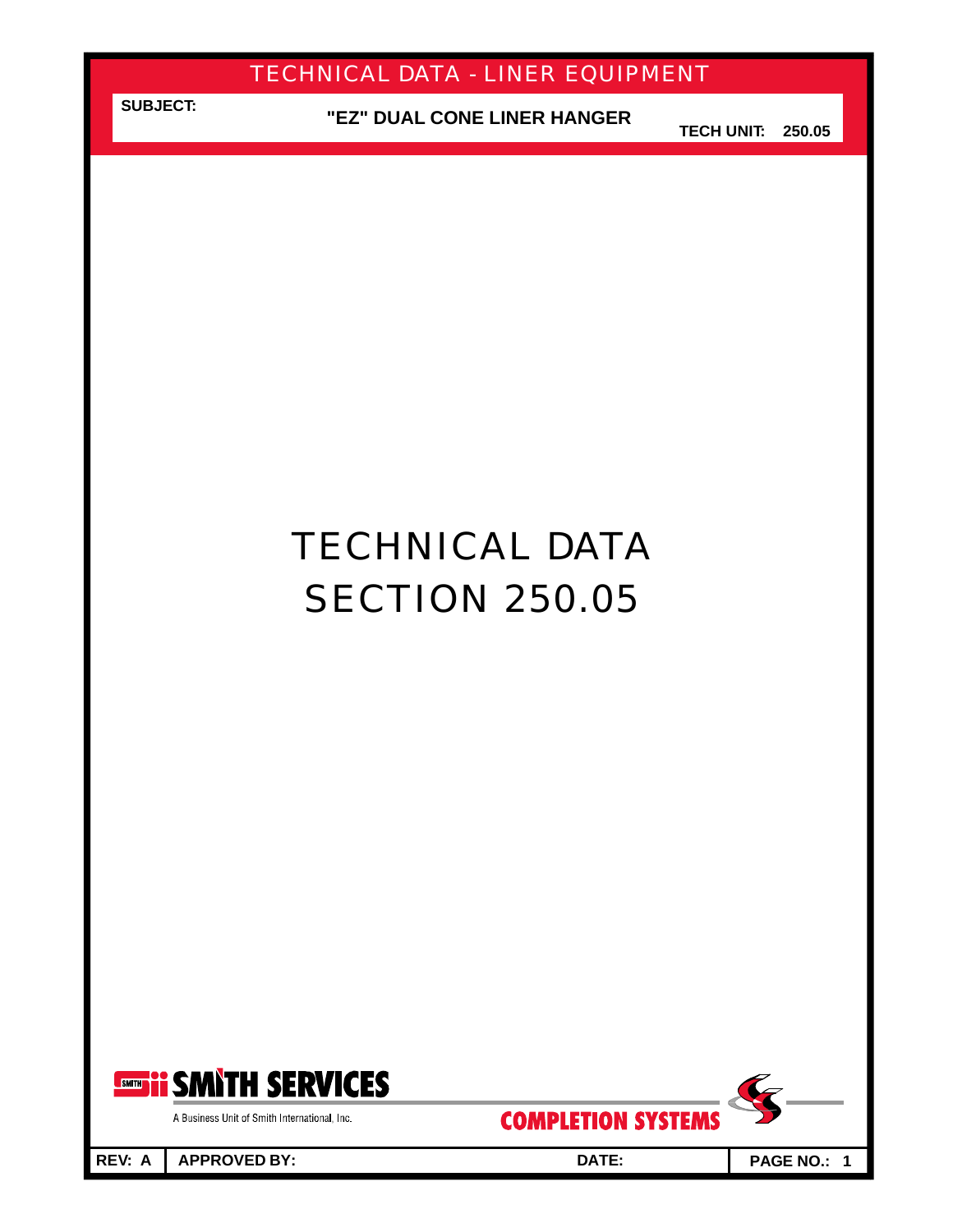#### **"EZ" DUAL CONE LINER HANGER**

**TECH UNIT: 250.05**

**The Mechanical Set Liner Hanger** is comprised of the hanger body or mandrel, one or more sets of cone pads, slips and a cage assembly to carry the slips. The cage contains a "J" slot and drag springs to control movement of the slips into contact with the cones. A lug on the hanger body controls the cage "J" slot. Agage ring protects the slips when running the hanger into the wellbore.

**SUBJECT:**

Mechanical set hangers use either casing or heavy wall tubing for the body. "Casing body" hanger cone pads, "J" lug, and gage rings are welded to the body. "Solid body" hangers are machined from heavy wall tubing; "J" lug, gage ring, and cone pads aremachined, integral features.

Mechanical hangers are set by manipulation of the work string: rotation to the right for "right hand" set hangers, or to the left for special order "left hand" set. Setting requires a quarter turn at the hanger toposition the cones with the slips. With the cones and slips aligned, downward motion (slack off) bring the cones and slips into contact thus moving the slips into the wall of the supporting casing. Liner weight is transferred through the slips into the supporting casing setting the hanger.



A Business Unit of Smith International, Inc.

**REV: A APPROVED BY: JOHN YOKLEY DATE: 1/5/2000 PAGE NO.: 2**

**COMPLETION SYSTEMS** 

Œ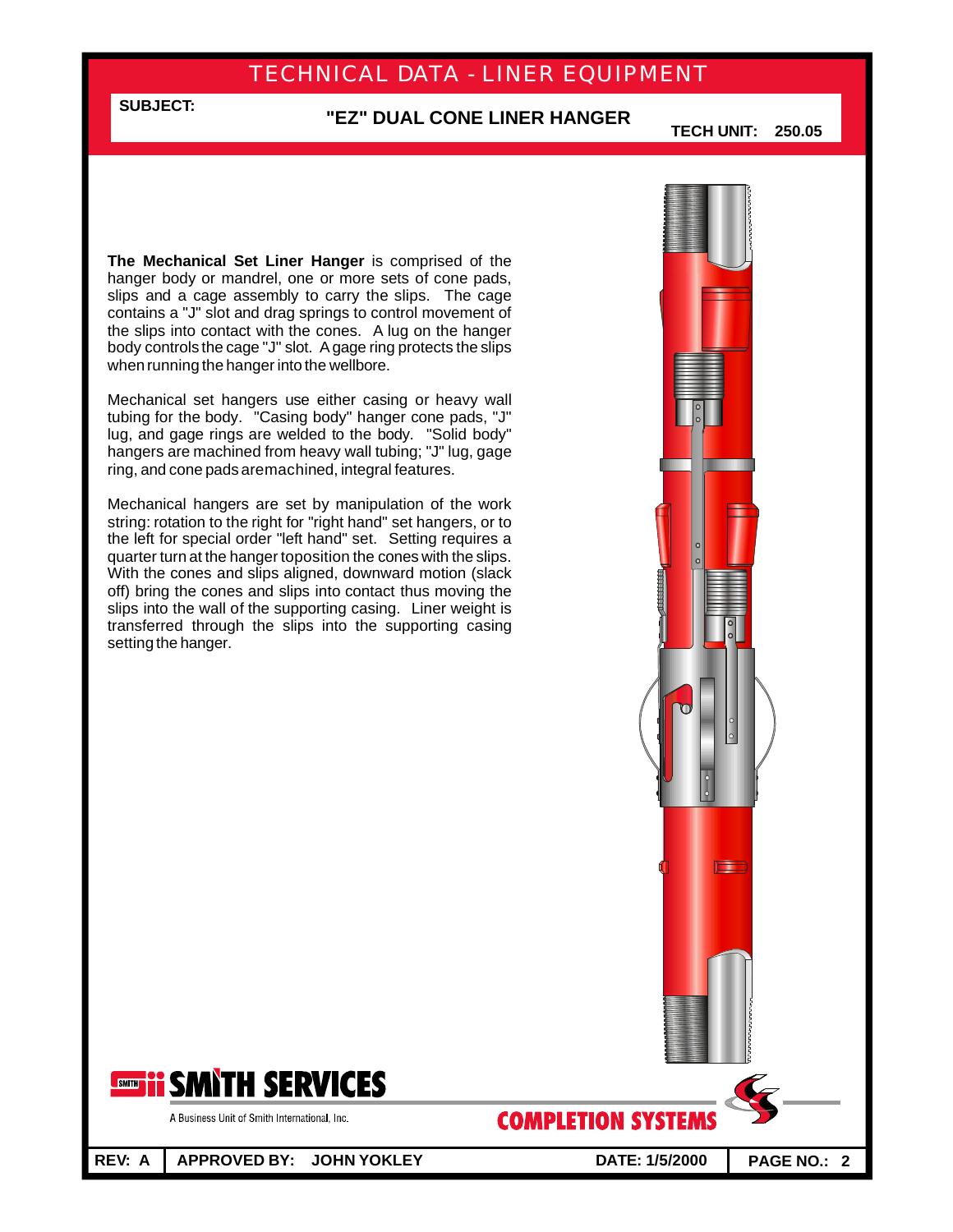

#### *Notes:*

- *1. All Slips Are 60 Degrees In Width.*
- *2. Slips Are Manufactured From AISI 1018/1020 Materials, Heat Treated To Rc 55-60 With A Case Depth of 0.020" to 0.030".*

|                          | Part No. |        |       |                 |       |       |        |       |
|--------------------------|----------|--------|-------|-----------------|-------|-------|--------|-------|
| Size & Wt. Range         | 10500-   | A      | B     | C               | D     | E.    | F      | G     |
| 2-7/8" x 5" 13-24.2#     | 514      | 4.250  | 0.400 | 10              | 1.701 | 4.25  | 3.450  | 3.72  |
| 3-1/2" x 5" 11.5-18#     | 506      | 4.375  | 0.315 | 5               | 2.172 | 4.62  | 3.745  | 3.93  |
| 3-1/2" x 5-1/2" 14-23#   | 507      | 4.875  | 0.350 | 5 <sup>1</sup>  | 2.572 | 5.12  | 4.175  | 4.40  |
| 4" x 5-1/2" 14-17#       | 507      | 4.875  | 0.350 | 5 <sup>1</sup>  | 2.572 | 5.12  | 4.175  | 4.40  |
| 4-1/2" x 7" 17-38#       | 505      | 6.000  | 0.500 | 10 <sup>1</sup> | 2.042 | 5.25  | 5.000  | 5.37  |
| 5" x 7" 17-38#           | 503      | 6.000  | 0.375 | 5               | 2.686 | 5.75  | 5.250  | 5.50  |
| 5" x 7-5/8" 24-39#       | 504      | 6.875  | 0.530 | 10              | 2.042 | 5.25  | 5.815  | 6.18  |
| 5-1/2" x 7" 17-26#       | 518      | 6.375  | 0.625 | 5 <sup>1</sup>  | 1.971 | 11.50 | 5.750  | 6.23  |
| 5-1/2" x 7-5/8" 24-39#   | 502      | 6.875  | 0.375 | 5               | 2.486 | 5.50  | 6.125  | 6.37  |
| 7" x 9-5/8" 32-53.5#     | 500      | 8.750  | 0.530 | 10 <sup>1</sup> | 2.042 | 5.25  | 7.690  | 8.06  |
| 7-5/8" x 9-5/8" 32-53.5# | 501      | 8.750  | 0.375 | 5 <sup>1</sup>  | 2.686 | 5.75  | 8.000  | 8.25  |
| 9-5/8" x 11-3/4" 42-65#  | 509      | 10.750 | 0.375 | 5               | 2.686 | 5.75  | 10.000 | 10.25 |
| 9-5/8" x 13-3/8" 48-85#  | 508      | 12.500 | 0.937 | 10              | 4.069 | 9.00  | 10.625 | 11.37 |
| 10-3/4" x 13-3/8" 48-85# | 510      | 12.500 | 0.500 |                 | 2.688 | 6.00  | 11.500 | 11.87 |



A Business Unit of Smith International, Inc.

**COMPLETION SYSTEM** 

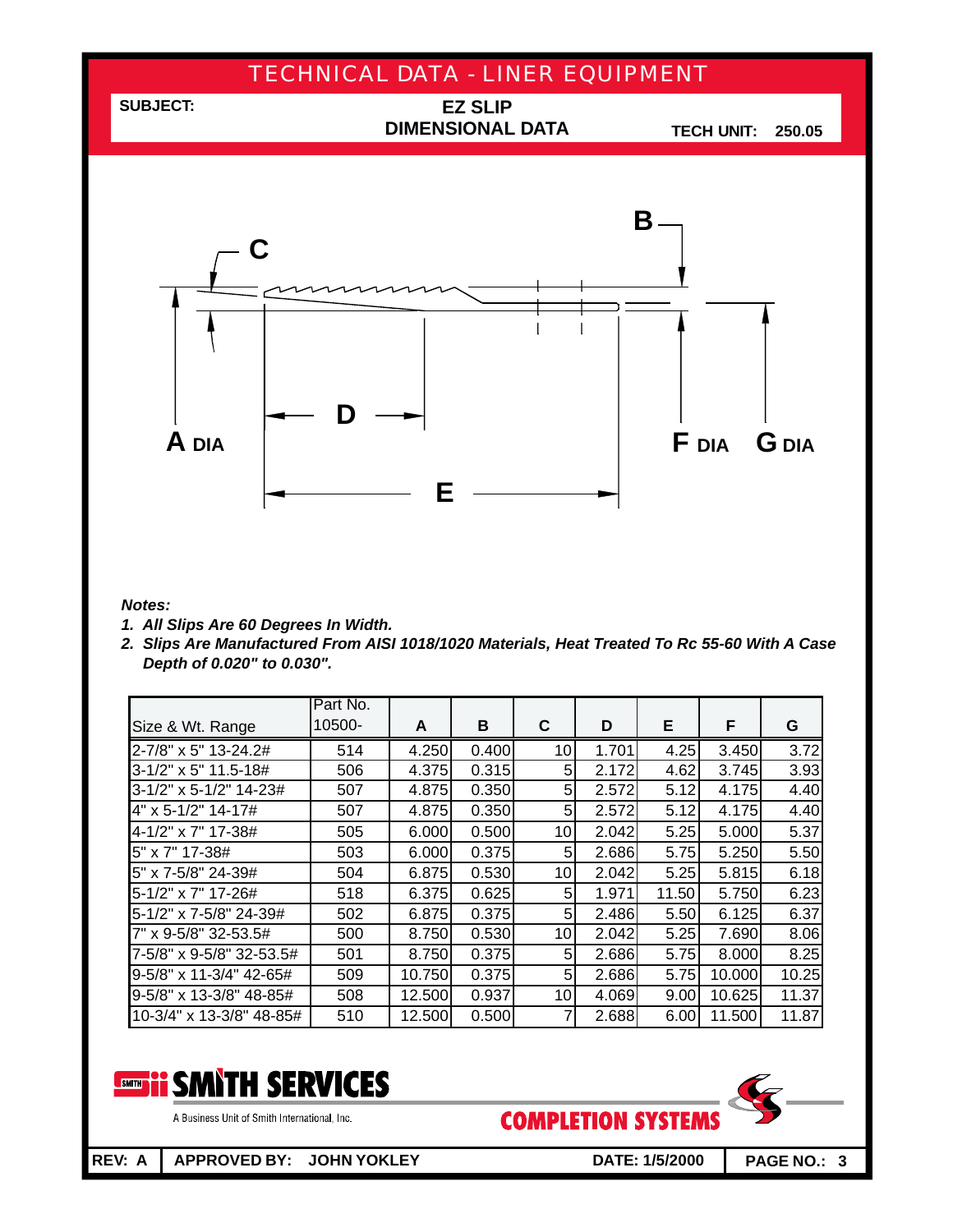**SUBJECT:**

### **"EZ" Liner Hanger Slip Aera Chart**

**TECH UNIT: 250.05**

| <b>Hanger Size</b>         |              | <b>Effective Slip</b>                  | <b>Hanger Size</b> |                   | <b>Effective Slip</b>                     |
|----------------------------|--------------|----------------------------------------|--------------------|-------------------|-------------------------------------------|
| (Liner x Csg.)             |              | <b>Casing Weight Area (sq. inches)</b> | (Liner x Csg.)     |                   | Casing Weight Area (sq. inches)           |
|                            | 13#          | 1.99                                   |                    | 17#               | 3.92                                      |
|                            | 15#          | 2.37                                   |                    | 20#               | 4.63                                      |
|                            | 18#          | 3.19                                   |                    | 23#               | 5.41                                      |
|                            | 20.3#        | 2.23                                   |                    | 26#               | 6.19                                      |
| 2-7/8" x 5"                | 20.8#        | 2.77                                   | 4-1/2" x 7"        | 29#               | 3.78                                      |
|                            | 21.4#        | 2.95                                   |                    | 32#               | 4.57                                      |
|                            | 23.2#        | 3.45                                   |                    | 35#               | 5.35                                      |
|                            | 24.2#        | 3.72                                   |                    | 38#               | 6.07                                      |
|                            | 11.5#        | 3.28                                   |                    | 17#               | 5.81                                      |
| $3 - 1/2" \times 5"$       | 13#          | 4.12                                   |                    | 20#               | 7.24                                      |
|                            | 15#          | $\overline{3.06}$                      |                    | 23#               | 6.54                                      |
|                            | 18#          | 4.72                                   |                    | 26#               | 8.12                                      |
|                            | 14#          | 4.35                                   | 5" x 7"            | 29#               | 6.58                                      |
|                            | 15.5#        | 5.22                                   |                    | 32#               | 8.15                                      |
| $3 - 1/2" \times 5 - 1/2"$ | 17#          | 6.04                                   |                    | 35#               | 6.40                                      |
|                            | 20#          | 4.40                                   |                    | 38#               | 7.87                                      |
|                            | 23#          | 5.93                                   |                    | 26.4#             | 5.30                                      |
|                            | 14#          | 4.35                                   |                    | 29.7#             | 6.24                                      |
| 4" x 5-1/2"                | 15.5#        | 5.22                                   | 5" x 7-5/8"        | 33.7#             | 4.84                                      |
|                            | 17#          | 6.04                                   |                    | 39#               | 6.24                                      |
|                            |              |                                        |                    |                   |                                           |
| <b>Hanger Size</b>         |              | <b>Effective Slip</b>                  | <b>Hanger Size</b> |                   | <b>Effective Slip</b>                     |
| (Liner x Csg.)             |              | <b>Casing Weight Area (sq. inches)</b> | (Liner x Csg.)     |                   | Casing Weight Area (sq. inches)           |
|                            | 17#          | 4.40                                   |                    | 42#               | 13.19                                     |
| 5-1/2" x 7"                | 20#          | 5.93                                   |                    | 47#               | 9.83                                      |
|                            | 23#          | 4.63                                   | 9-5/8" x 11-3/4"   | 54#               | 13.64                                     |
|                            | 26#          | 6.30                                   |                    | 60#               | 11.04                                     |
|                            | 24#          | 5.73                                   |                    | 65#               | 13.89                                     |
|                            | 26.4#        | 6.86                                   |                    | 48#               | 24.73                                     |
| 5-1/2" x 7-5/8"            | 29.7#        | 8.75                                   |                    | 54.5#             | 21.98                                     |
|                            | 33.7#        | 5.94                                   |                    | 61#               | 23.81                                     |
|                            | 39#          | 8.75                                   | 9-5/8" x 13-3/8"   | 68#               | 25.65                                     |
|                            | 32.3#        | 8.66                                   |                    | 72#               | 22.31                                     |
|                            | 36#          | 8.49                                   |                    | $\overline{77\#}$ | 23.63                                     |
| 7" x 9-5/8"                | 40#          | 7.59                                   |                    | 80.7#             | 24.73                                     |
|                            | 43.5#        | 8.61                                   |                    | 85#               | 25.76                                     |
|                            | 47#          | 7.26                                   |                    | 48#               |                                           |
|                            | 53.5#        | 9.12                                   |                    | 54.5#             | 11.71                                     |
|                            | 32.3#        | 9.49                                   |                    | 61#               |                                           |
|                            | 36#          | 6.92                                   | 10-3/4" x 13-3/8"  | 68#               | 16.97                                     |
| 7-5/8" x 9-5/8"            | 40#          | 9.13                                   |                    | 72#               |                                           |
|                            | 43.5#        | 11.16                                  |                    | 77#               | 14.07                                     |
|                            | 47#<br>53.5# | 8.20<br>11.96                          |                    | 80.7#<br>85#      | 15.65<br>14.33<br>12.18<br>15.65<br>17.13 |

NOTE: EFFECTIVE SLIP AREA BASED ON NOMINAL ID OF CASING.



A Business Unit of Smith International, Inc.

**COMPLETION SYSTEMS** 

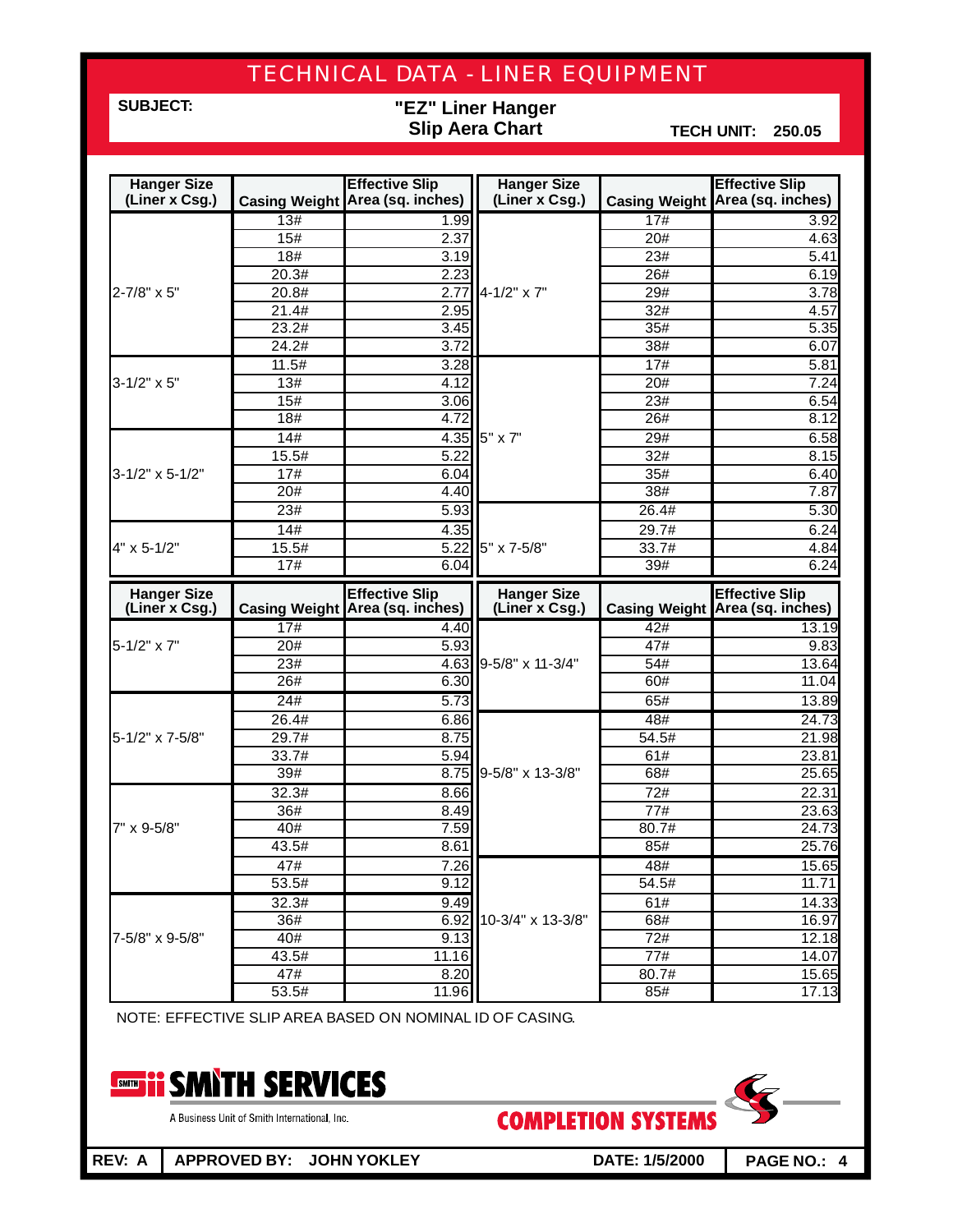**SUBJECT:**

**"EZ" Liner Hanger Cone OD Chart**

**TECH UNIT: 250.05**

| <b>Hanger size</b>   | <b>Casing Wt. Raange</b> | <b>Cone OD (Inches)</b> |
|----------------------|--------------------------|-------------------------|
| 2-7/8" x 5"          | 13-18#                   | 4.08                    |
|                      | 20.3-24.2#               | 3.81                    |
| $3 - 1/2" \times 5"$ | $11.5 - 13#$             | 4.25                    |
|                      | 15-18#                   | 4.08                    |
| $3-1/2$ " x 5-1/2"   | $14 - 17 \frac{1}{4}$    | 4.68                    |
|                      | 20-23#                   | 4.45                    |
| $4 \times 5 - 1/2$ " | 14-17#                   | 4.68                    |
| $4 - 1/2" x7"$       | 17-26#                   | 6.05                    |
|                      | 29-38#                   | 5.68                    |
| 5" x 7"              | 17-20#                   | 6.18                    |
|                      | 23-26#                   | 6.05                    |
|                      | 29-32#                   | 5.87                    |
|                      | 35-38#                   | 5.68                    |
| 5" x 7-5/8"          | 24-29.7#                 | 6.50                    |
|                      | 33.7-39#                 | 6.25                    |
| $5 - 1/2" x 7"$      | 17-20#                   | 6.21                    |
|                      | 23-26#                   | 6.05                    |
| 5-1/2" x 7-5/8"      | 24-29.7#                 | 6.62                    |
|                      | 33.7-39#                 | 6.37                    |
| 7" x 9-5/8"          | 32.3#                    | 8.68                    |
|                      | 36-43.5#                 | 8.43                    |
|                      | 47-53.5#                 | 8.25                    |
| 7-5/8" x 9-5/8"      | 32.3#                    | 8.68                    |
|                      | 36-43.5#                 | 8.50                    |
|                      | 47-53.5#                 | 8.31                    |
| 9-5/8" x 11-3/4"     | 42#                      | 10.81                   |
|                      | 47-54#                   | 10.62                   |
|                      | 60-65#                   | 10.43                   |
| 9-5/8" x 13-3/8"     | 48#                      | 12.25                   |
|                      | 54.5-68#                 | 12.00                   |
|                      | 72-85#                   | 11.75                   |
| 10-3/4" x 13-3/8"    | 48#                      | 12.37                   |
|                      | 54.5-68#                 | 12.12                   |
|                      | 72-85#                   | 11.87                   |

#### **SMITH SERVICES** SMITH **PP**

A Business Unit of Smith International, Inc.

**COMPLETION SYSTEMS** 

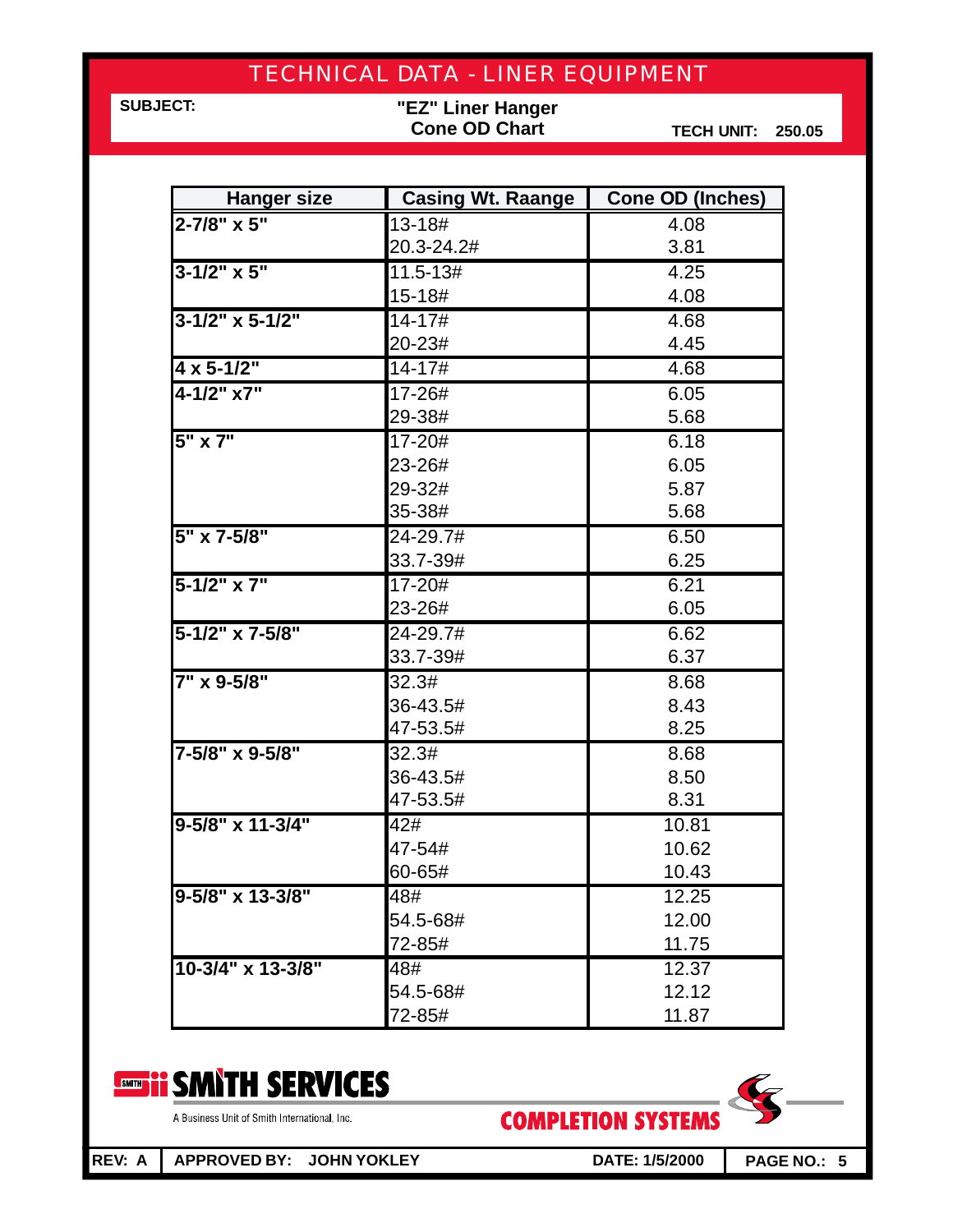**SUBJECT:**

**"EZRD/EZLD" Dual Cone, Casing Body Liner Hanger Bypass Area**

**TECH UNIT: 250.05**

|                      |                       | <b>Upper Cone</b> |                         |               | <b>Lower Cone</b> |
|----------------------|-----------------------|-------------------|-------------------------|---------------|-------------------|
|                      |                       | <b>Bypass</b>     |                         | <b>Bypass</b> |                   |
|                      |                       | <b>Unset</b>      | <b>Bypass Set Unset</b> |               | <b>Bypass Set</b> |
| <b>Hanger Size</b>   | Csg. Wt. $ (sq. in.)$ |                   | (sq. in.)               | (sq. in.)     | (sq. in.)         |
|                      | 14#                   | 4.91              | 3.64                    | 4.52          | 3.43              |
| 4" x 5-1/2"          | 15.5#                 | 4.42              | 3.40                    | 4.03          | 3.19              |
|                      | 17#                   | 3.97              | 3.18                    | 3.58          | 2.96              |
|                      | 17#                   | 11.25             | 8.83                    | 10.39         | 7.97              |
|                      | 20#                   | 10.41             | 8.42                    | 9.55          | 7.56              |
|                      | 23#                   | 9.50              | 7.96                    | 8.64          | 7.10              |
|                      | 26#                   | 8.61              | 7.52                    | 7.75          | 6.66              |
| $4 - 1/2" \times 7"$ | 29#                   | 9.41              | 7.07                    | 8.55          | 6.21              |
|                      | 32#                   | 8.55              | 6.63                    | 7.69          | 6.77              |
|                      | 35#                   | 7.69              | 6.20                    | 6.83          | 5.34              |
|                      | 38#                   | 6.90              | 5.81                    | 6.04          | 4.95              |
|                      | 17#                   | 8.76              | 6.97                    | 7.94          | 6.52              |
|                      | 20#                   | 7.92              | 6.55                    | 7.10          | 6.10              |
|                      | 23#                   | 7.64              | 6.10                    | 6.82          | 5.65              |
|                      | 26#                   | 6.74              | 5.65                    | 5.92          | 4.83              |
| 5" x 7"              | 29#                   | 6.69              | 5.20                    | 5.87          | 4.38              |
|                      | 32#                   | 5.82              | 4.77                    | 5.00          | 3.95              |
|                      | 35#                   | 5.92              | 4.42                    | 5.17          | 3.71              |
|                      | 38#                   | 5.12              | 4.02                    | 4.39          | 3.30              |
|                      | 24#                   | 12.35             | 9.56                    | 11.41         | 8.62              |
|                      | 26.4#                 | 11.74             | 9.25                    | 10.80         | 8.31              |
| 5" x 7-5/8"          | 29.7#                 | 10.71             | 8.74                    | 9.77          | 7.80              |
|                      | 33.7#                 | 10.79             | 8.15                    | 9.85          | 7.21              |
|                      | 39#                   | 9.31              | 7.42                    | 8.37          | 6.48              |
|                      | 17#                   | 7.62              | 5.67                    | 7.08          | 5.13              |
| 5-1/2" x 7"          | 20#                   | 6.42              | 5.25                    | 5.88          | 4.71              |
|                      | 23#                   | 6.29              | 4.79                    | 5.75          | 4.25              |
|                      | 26#                   | 5.40              | 4.35                    | 4.86          | 3.81              |



A Business Unit of Smith International, Inc.

**REV: A APPROVED BY: JOHN YOKLEY DATE: 1/5/2000 PAGE NO.: 6**

**COMPLETION SYSTEMS** 

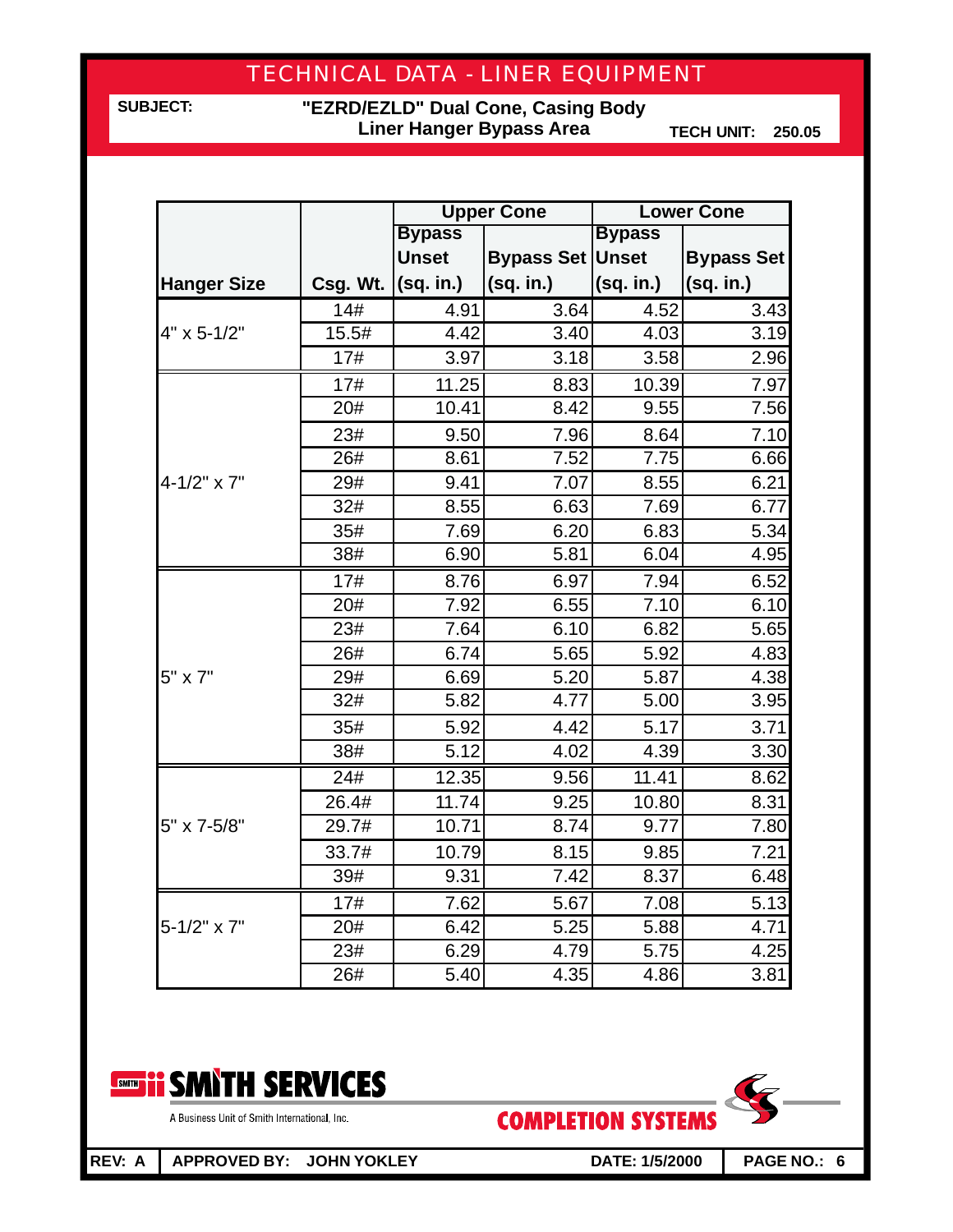**SUBJECT:**

**"EZRD/EZLD" Dual Cone, Casing Body Liner Hanger Bypass Area**

**TECH UNIT: 250.05**

|                    |          |                    | <b>Upper Cone</b>       |               | <b>Lower Cone</b> |
|--------------------|----------|--------------------|-------------------------|---------------|-------------------|
|                    |          | <b>Bypass</b>      |                         | <b>Bypass</b> |                   |
|                    |          | <b>Unset</b>       | <b>Bypass Set Unset</b> |               | <b>Bypass Set</b> |
| <b>Hanger Size</b> | Csg. Wt. | (sq. in.)          | (sq. in.)               | (sq. in.)     | (sq. in.)         |
|                    | 24#      | 9.67               | 7.50                    | 8.85          | 7.06              |
|                    | 26.4#    | 9.06               | 7.19                    | 8.24          | 6.74              |
| 5-1/2" x 7-5/8"    | 29.7#    | 8.03               | 6.68                    | 7.21          | 6.23              |
|                    | 33.7#    | 8.13               | 6.09                    | 7.31          | 5.27              |
|                    | 39#      | 6.67               | 5.36                    | 5.85          | 4.54              |
|                    | 32.3#    | 14.80              | 12.57                   | 13.72         | 11.49             |
|                    | 36#      | 15.36              | 12.01                   | 14.28         | 10.93             |
| 7" x 9-5/8"        | 40#      | 14.16              | 11.41                   | 13.08         | 10.33             |
|                    | 43.5#    | 13.05              | 10.86                   | 11.97         | 9.78              |
|                    | 47#      | 13.22              | 10.35                   | 12.14         | 9.27              |
|                    | 53.5#    | 11.24              | 9.36                    | 10.16         | 8.28              |
|                    | 32.3#    | 11.21              | 8.98                    | 10.28         | 8.42              |
|                    | 36#      | $\overline{1}1.30$ | 8.42                    | 10.37         | 7.86              |
| 7-5/8" x 9-5/8"    | 40#      | 10.10              | 7.82                    | 9.17          | 6.89              |
|                    | 43.5#    | 9.00               | 7.27                    | 8.07          | 6.34              |
|                    | 47#      | 9.39               | 6.91                    | 8.55          | 6.07              |
|                    | 53.5#    | 7.41               | 5.92                    | 6.57          | 5.08              |
|                    | 42#      | 14.22              | 11.87                   | 13.29         | 11.31             |
|                    | 47#      | 14.36              | 11.14                   | 13.43         | 10.68             |
| 9-5/8" x 11-3/4"   | 54#      | 12.30              | 10.11                   | 11.37         | 9.55              |
|                    | 60#      | 12.22              | 9.38                    | 11.29         | 8.82              |
|                    | 65#      | 10.71              | 8.62                    | 9.78          | 8.06              |
|                    | 48#      | 31.67              | 27.11                   | 29.55         | 24.99             |
|                    | 54.5#    | 32.06              | 26.11                   | 29.94         | 23.99             |
|                    | 61#      | 30.08              | 25.13                   | 27.96         | 23.01             |
| 9-5/8" x 13-3/8"   | 68#      | 28.13              | 24.15                   | 26.01         | 22.03             |
|                    | 72#      | 29.14              | 23.49                   | 27.02         | 21.37             |
|                    | 77#      | 27.74              | 22.79                   | 25.62         | 20.67             |
|                    | 80.7#    | 26.59              | 22.21                   | 24.47         | 20.09             |
|                    | 85#      | 25.52              | 21.68                   | 23.40         | 19.56             |



A Business Unit of Smith International, Inc.

**COMPLETION SYSTEMS** 

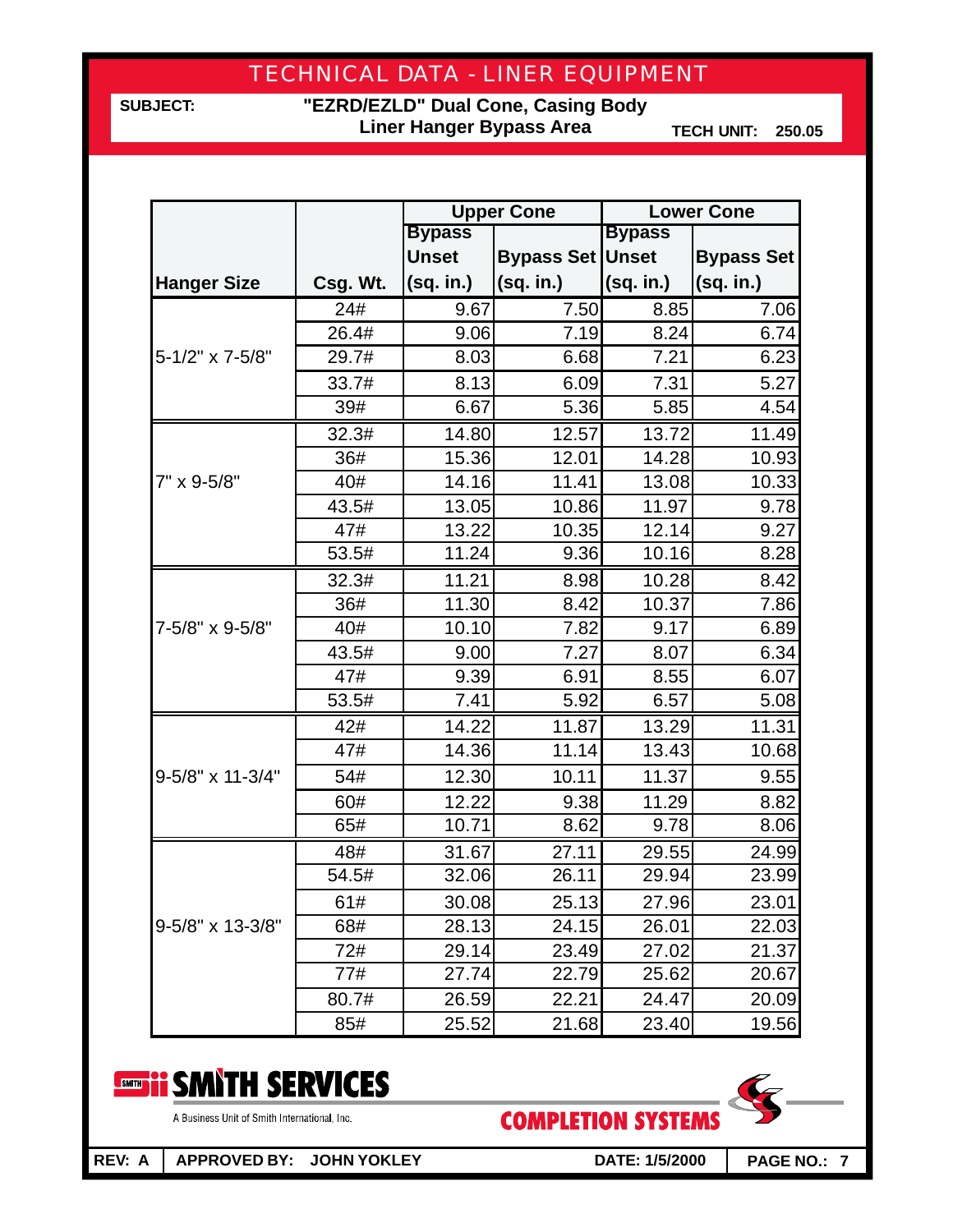**SUBJECT:**

**DUAL CONE "EZ" LINER HANGER HANGING CAPACITIES**

**TECH UNIT: 250.05**

## **FOR DUAL CONE " EZ" LINER HANGER AND MULTIPLY THE HANGING CAPACITY FOR HANGING CAPACITIES GO TO APPROPRIATE CHART IN TECH UNIT 250.01 SINGLE CONE EZ LINER HANGERS X 2**



A Business Unit of Smith International, Inc.

**COMPLETION SYSTEMS** 

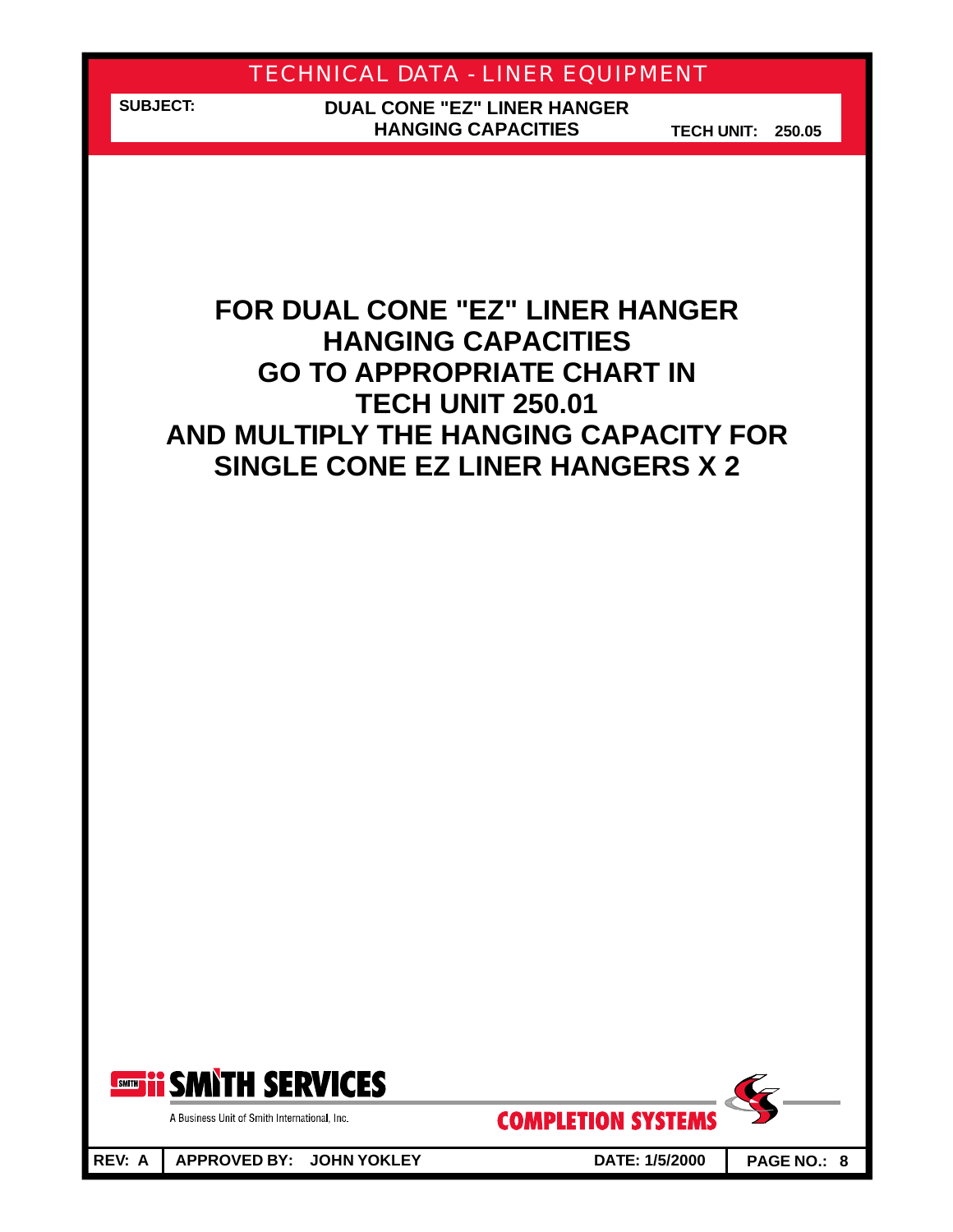

A Business Unit of Smith International, Inc.

**COMPLETION SYSTEMS**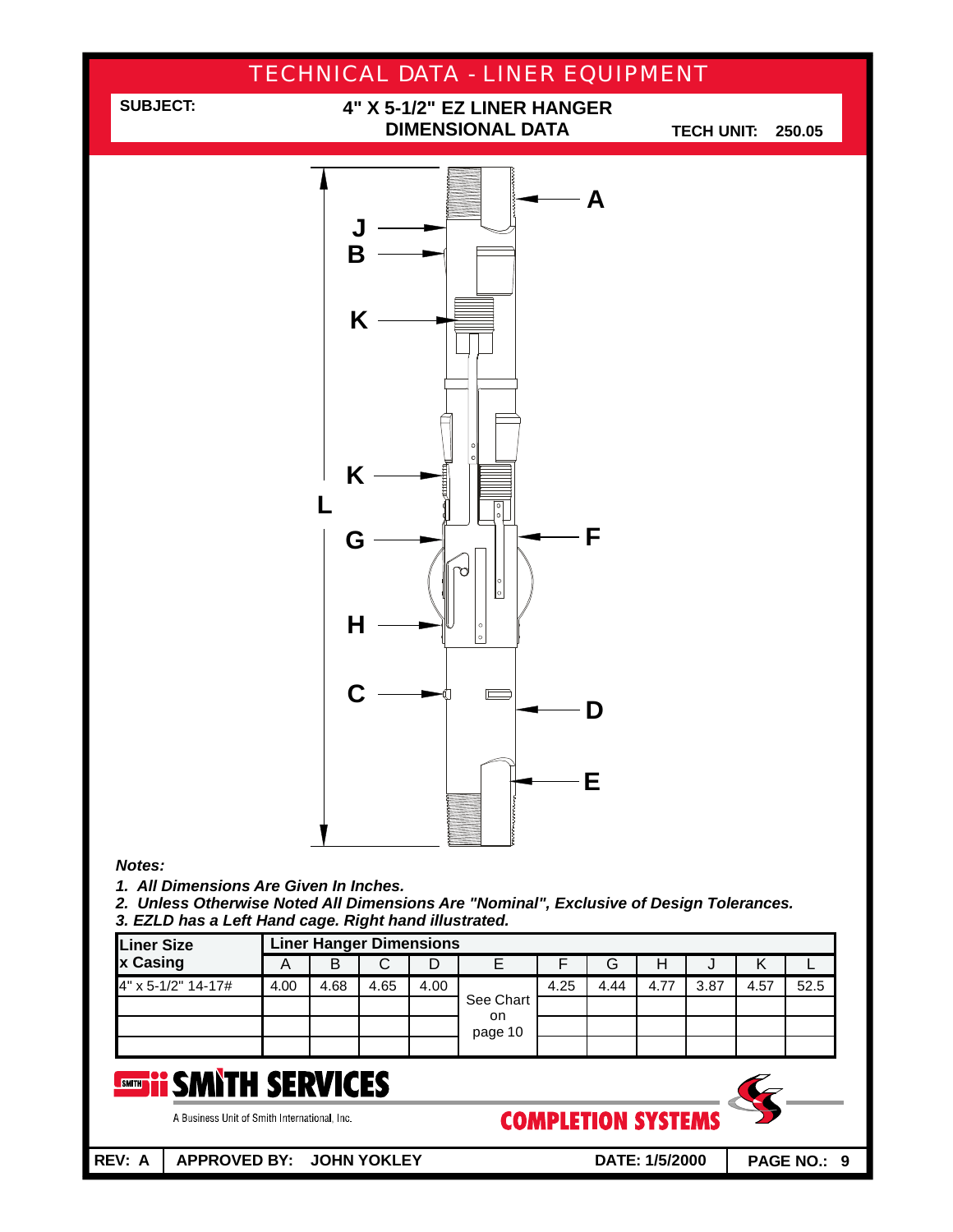**SUBJECT:**

### **4" X 5-1/2" EZ LINER HANGER RATING DATA**

**TECH UNIT: 250.05**

|  |  |  | 4" x 5-1/2" "EZxD" Dual Cone, Casing Body Liner Hanger |  |  |  |
|--|--|--|--------------------------------------------------------|--|--|--|
|--|--|--|--------------------------------------------------------|--|--|--|

| Liner Wt. | Min. Liner I.D. | Max. Liner I.D. | <b>Burst Press.</b> | <b>Collapse Press.</b> | <b>Tensile</b> |
|-----------|-----------------|-----------------|---------------------|------------------------|----------------|
| 9.5#      | 3.453           | 3.636           | 8.008               | 3.602                  | 206,360        |
| 11.0#     | 3.381           | 3.573           | 9.799               | 5.949                  | 250,052        |
| 11.6#     | 3.333           | 3.531           | 10.993              | 8.119                  | 278,682        |
| 14.8#     | 3.245           | 3.454           | 13.182              | 12.097                 | 330,137        |

*Burst, Collapse and Tensile Ratings Shown Are Based On P-110 Casing. For Other Liner Grades Use The Following Multipliers:*

| Grade    | <b>Multiplier</b> | Grade     | <b>Multipli</b> |
|----------|-------------------|-----------|-----------------|
| H-40     | 0.364             | $C-95$    | 0.864           |
| J-55     | 0.500             | $P-105$   | 0.955           |
| $C-75$   | 0.682             | $P-110$   | 1.000           |
| $L/N-80$ | 0.727             | $Q - 125$ | 1.136           |
| $C-90$   | 0.818             |           |                 |

| Grade     | <b>Multiplier</b> |
|-----------|-------------------|
| C-95      | 0.864             |
| P-105     | 0.955             |
| $P-110$   | 1.000             |
| $Q - 125$ | 1.136             |

#### *Bypass Area (Square Inches)*

| Csg. Wt. Range:                 | $14 - 17#$ |       |       |  |  |  |
|---------------------------------|------------|-------|-------|--|--|--|
| Tool OD                         | 4.68       |       |       |  |  |  |
| Csg. Wt.                        | 14#        | 15.5# | 17#   |  |  |  |
| Csg. ID                         | 5.012      | 4.950 | 4.892 |  |  |  |
| <b>Upper Cone</b>               |            |       |       |  |  |  |
| Unset                           | 4.91       | 4.42  | 3.97  |  |  |  |
| Set                             | 3.64       | 3.40  | 3.18  |  |  |  |
| <b>Lower Cone</b>               |            |       |       |  |  |  |
| Unset                           | 4.52       | 4.03  | 3.58  |  |  |  |
| Set                             | 3.43       | 3.19  | 2.96  |  |  |  |
| <b>Gauge Ring</b><br>(4.65" OD) | 3.54       | 5.21  | 4.76  |  |  |  |





A Business Unit of Smith International, Inc.

**REV: A APPROVED BY: JOHN YOKLEY DATE: 1/5/2000 PAGE NO.: 10**

**COMPLETION SYSTEMS**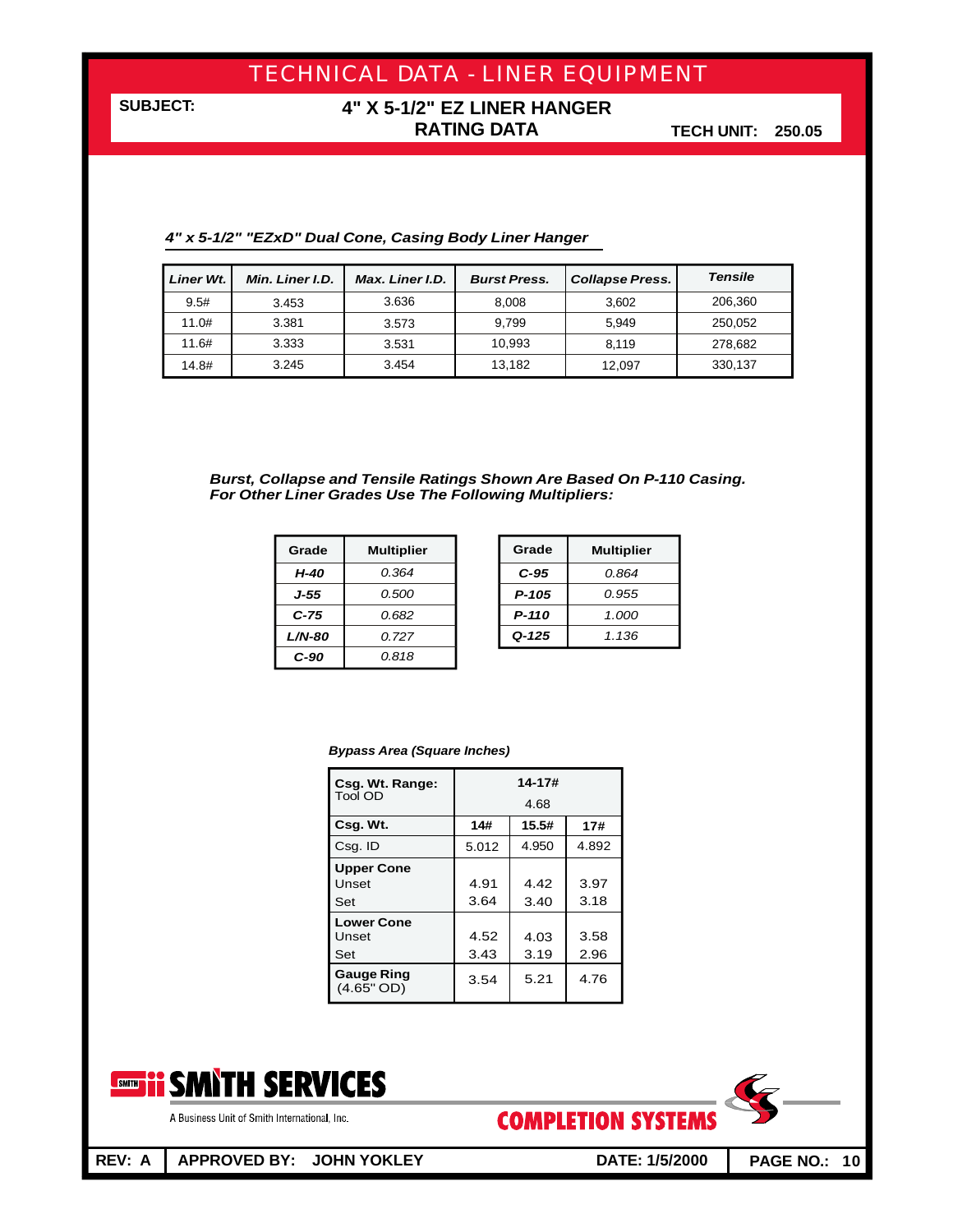

|                     |      | . .  |      |      |                  |      |      |      |      |      |      |
|---------------------|------|------|------|------|------------------|------|------|------|------|------|------|
| Liner Size x Casing |      | B    |      | D    |                  |      | G    |      | υ    |      |      |
| 4-1/2" x 7" 17-26#  | 4.50 | 6.05 | 5.63 | 4.50 |                  | 5.00 | 5.25 | 5.58 | 4.50 | 5.50 | 52.5 |
|                     |      |      |      |      | See Chart<br>on. |      |      |      |      |      |      |
| 4-1/2" x 7" 29-38#  | 4.50 | 5.68 | 5.63 | 4.50 | page 12          | 5.00 | 5.25 | 5.58 | 4.50 | 5.50 | 52.5 |
|                     |      |      |      |      |                  |      |      |      |      |      |      |
|                     |      |      |      |      |                  |      |      |      |      |      |      |

#### SMITH SERVICES SMITH

A Business Unit of Smith International, Inc.

**REV: A APPROVED BY: JOHN YOKLEY DATE: 1/5/2000 PAGE NO.: 11**

**COMPLETION SYSTEMS**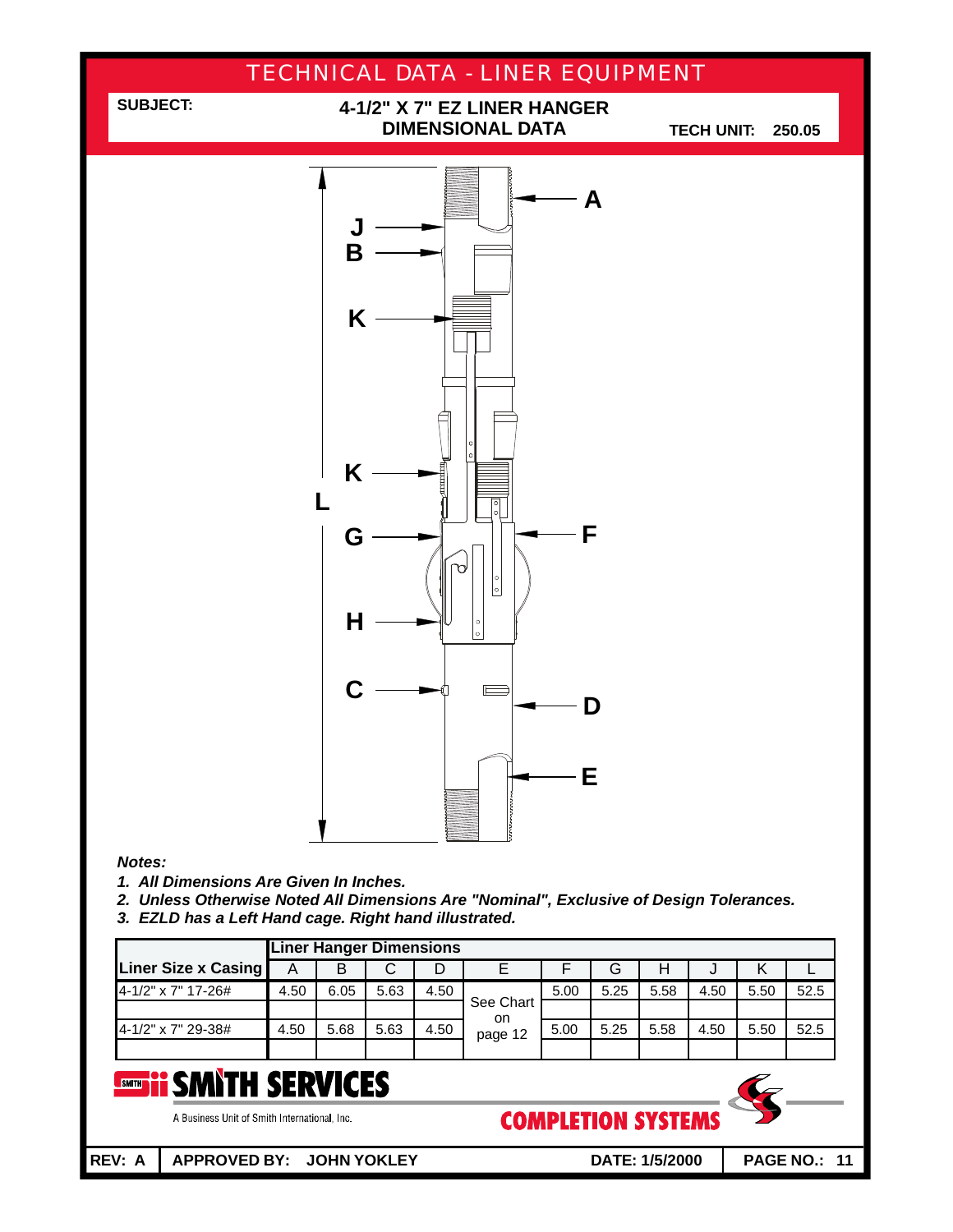### **4-1/2" X 7" EZ LINER HANGER RATING DATA**

**TECH UNIT: 250.05**

| Liner Wt. | Min. Liner I.D. | Max. Liner I.D. | <b>Burst Press.</b><br><b>Collapse Press.</b> |        | <b>Tensile</b> |
|-----------|-----------------|-----------------|-----------------------------------------------|--------|----------------|
| 9.5#      | 3.995           | 4.186           | 8.770                                         | 4,500  | 235,631        |
| 10.5#     | 3.957           | 4.153           | 9.580                                         | 5,560  | 259,405        |
| 11#       | 3.931           | 4.130           | 10,140                                        | 6,570  | 275,864        |
| 11.6#     | 3.905           | 4.108           | 10.690                                        | 7,580  | 291.522        |
| 12.75#    | 3.863           | 4.071           | 11,590                                        | 9,210  | 317,666        |
| 13.5#     | 3.825           | 4.038           | 12,410                                        | 10,690 | 340,785        |
| 15.1#     | 3.731           | 3.955           | 14.420                                        | 14,340 | 398.100        |
| 16.9#     | 3.645           | 3.892           | 16,260                                        | 17,010 | 440,810        |
| 18.8#     | 3.545           | 3.793           | 18.390                                        | 19.010 | 506.540        |
| 21.6#     | 3.405           | 3.670           | 21,390                                        | 21,730 | 585,845        |

*4-1/2" x 7" "EZxD" Dual Cone, Casing Body Liner Hanger*

*Burst, Collapse and Tensile Ratings Shown Are Based On P-110 Casing. For Other Liner Grades Use The Following Multipliers:*

| Grade     | <b>Multiplier</b> | Grade     | <b>Multipli</b> |
|-----------|-------------------|-----------|-----------------|
| $H-40$    | 0.364             | $C-95$    | 0.864           |
| J-55      | 0.500             | $P - 105$ | 0.955           |
| C-75      | 0.682             | $P-110$   | 1.000           |
| $L/N$ -80 | 0.727             | $Q - 125$ | 1.136           |
| $C-90$    | 0.818             |           |                 |

| Grade     | <b>Multiplier</b> |
|-----------|-------------------|
| C-95      | 0.864             |
| P-105     | 0.955             |
| P-110     | 1.000             |
| $Q - 125$ | 1.136             |

#### *Bypass Area (Square Inches)*

| Csg. Wt. Range:<br><b>Tool OD</b> | 17-26#<br>6.05 |               |              | 29-38#<br>5.68 |              |              |              |              |
|-----------------------------------|----------------|---------------|--------------|----------------|--------------|--------------|--------------|--------------|
| Csg. Wt.                          | 17#            | 20#           | 23#          | 26#            | 29#          | 32#          | 35#          | 38#          |
| Csq. ID                           | 6.538          | 6.456         | 6.366        | 6.276          | 6.184        | 6.094        | 6.004        | 5.92         |
| <b>Upper Cone</b><br>Unset<br>Set | 11.25<br>8.83  | 10.41<br>8.42 | 9.50<br>7.96 | 8.61<br>7.52   | 9.41<br>7.07 | 8.55<br>6.63 | 7.69<br>6.20 | 6.90<br>5.81 |
| <b>Lower Cone</b><br>Unset<br>Set | 10.39<br>7.97  | 9.55<br>7.56  | 8.64<br>7.10 | 7.75<br>6.66   | 8.55<br>6.21 | 7.69<br>6.77 | 6.83<br>5.34 | 6.04<br>4.95 |
| <b>Gauge Ring</b><br>$(5.63"$ OD) | 17.37          | 16.53         | 15.63        | 14.73          | 13.83        | 12.96        | 12.11        | 11.32        |



A Business Unit of Smith International, Inc.

**COMPLETION SYSTEMS** 

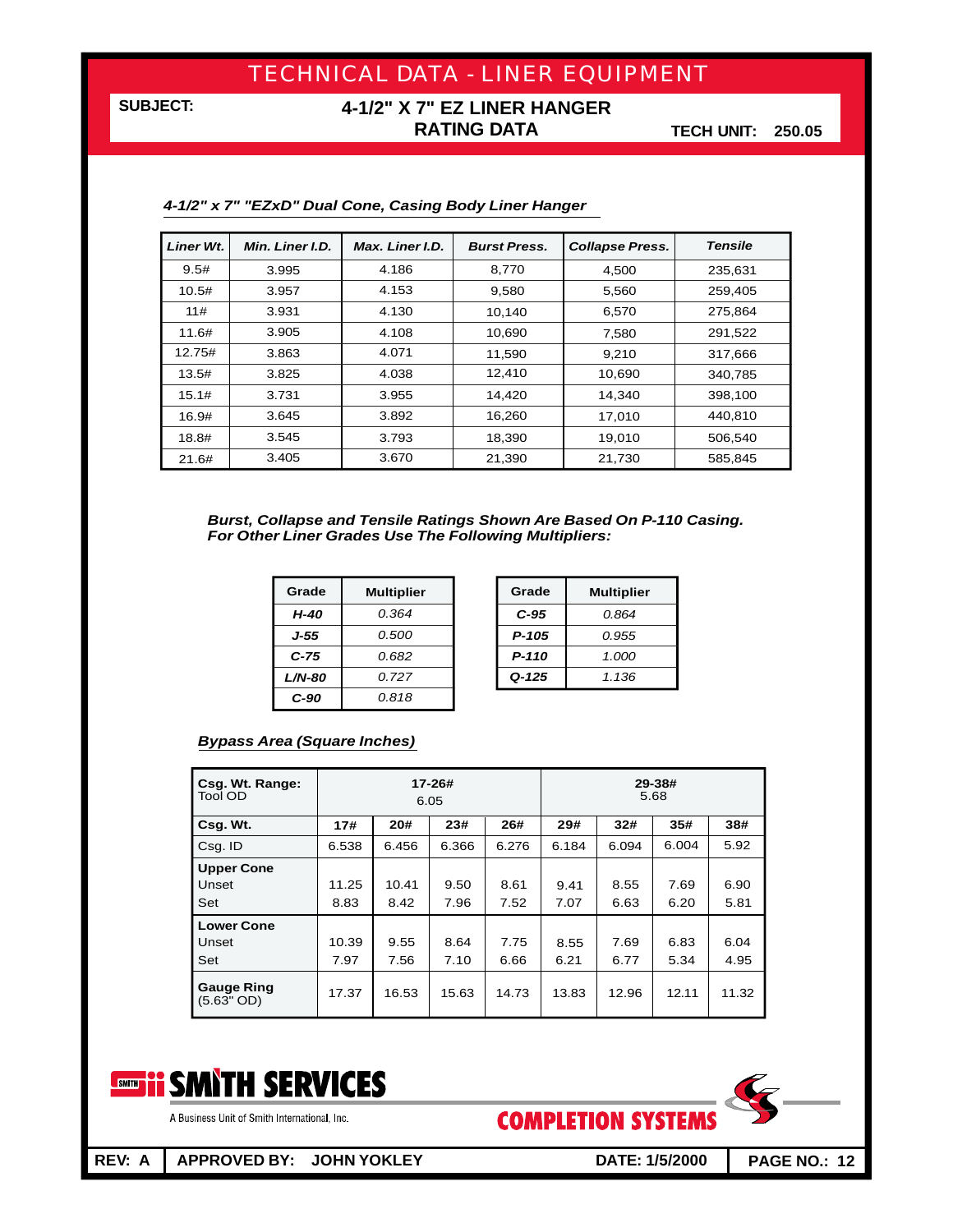

| <b>Liner Size</b> |      | <b>Liner Hanger Dimensions</b> |      |      |                  |      |      |      |      |      |      |
|-------------------|------|--------------------------------|------|------|------------------|------|------|------|------|------|------|
| x Casing          | A    | в                              | C    | D    | Е                | F    | G    | н    | J    | Κ    |      |
| 5" x 7" 17-20#    | 5.00 | 6.18                           | 5.68 | 5.00 |                  | 5.46 | 5.71 | 6.04 | 4.98 | 5.73 | 53.5 |
| 5" x 7" 23-26#    | 5.00 | 6.05                           | 5.68 | 5.00 | See Chart<br>on. | 5.46 | 5.71 | 6.04 | 4.98 | 5.73 | 53.5 |
| 5" x 7" 29-32#    | 5.00 | 5.87                           | 5.68 | 5.00 | page 14          | 5.46 | 5.71 | 6.04 | 4.98 | 5.73 | 53.5 |
| 5" x 7" 35-38#    | 5.00 | 5.68                           | 5.68 | 5.00 | page 15          | 5.29 | 5.54 | 5.87 | 4.81 | 5.56 | 53.5 |

#### **SMITH SERVICES** SMITH

A Business Unit of Smith International, Inc.

**COMPLETION SYSTEMS**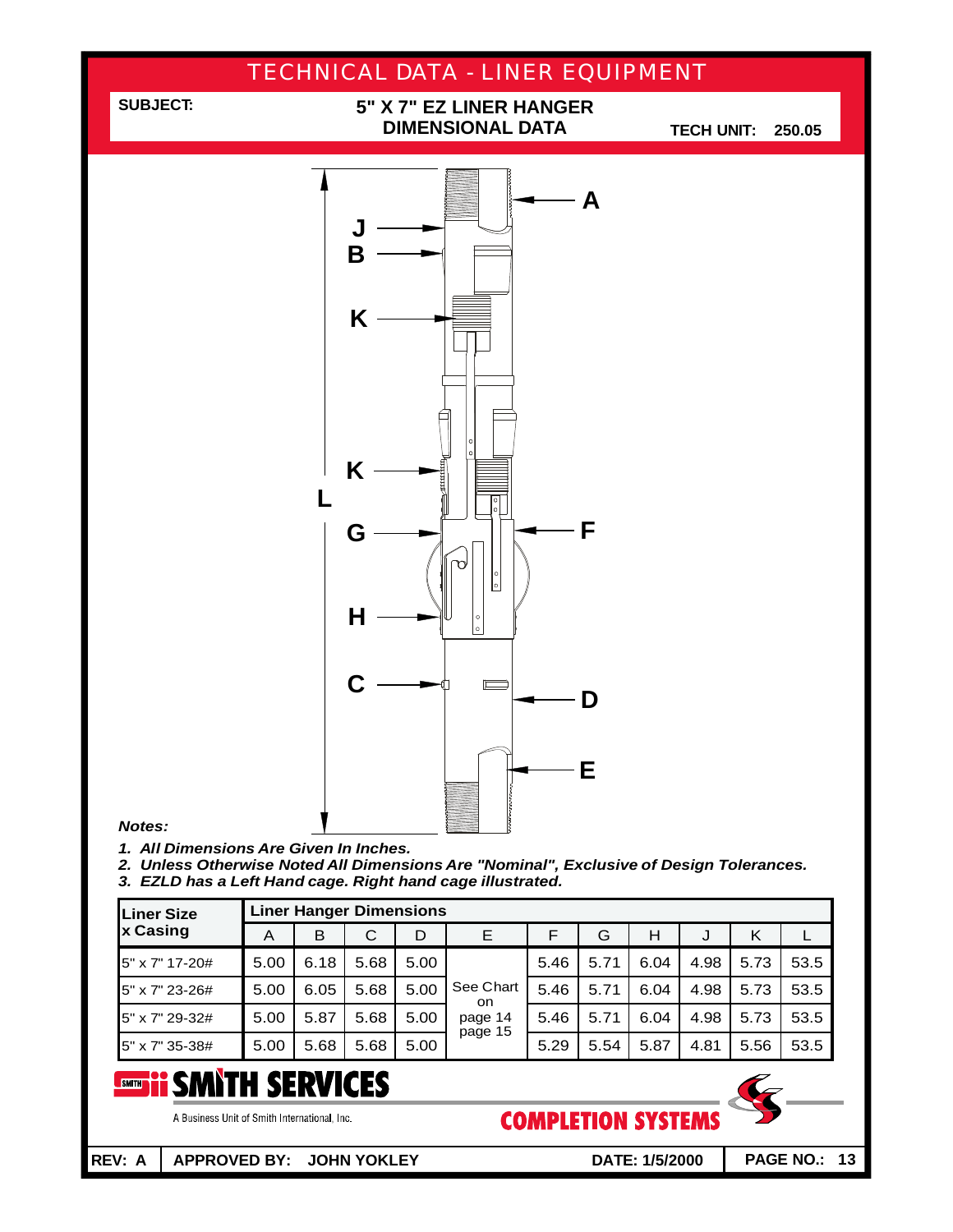### **5" X 7" EZ LINER HANGER RATING DATA**

**TECH UNIT: 250.05**

| Liner Wt. | Min. Liner I.D. | Max. Liner I.D. | <b>Burst Press.</b> | <b>Collapse Press.</b> | <b>Tensile</b> |
|-----------|-----------------|-----------------|---------------------|------------------------|----------------|
| 11.5#     | 4.465           | 4.665           | 8,470               | 4,150                  | 249,592        |
| 13#       | 4.399           | 4.607           | 9,740               | 5,840                  | 296,052        |
| 15#       | 4.313           | 4.532           | 11,400              | 8,850                  | 355,269        |
| 18#       | 4.181           | 4.417           | 13.940              | 13,470                 | 444,180        |
| 20.3#     | 4.089           | 4.336           | 15,710              | 16,490                 | 505,432        |
| 20.8#     | 4.061           | 4.312           | 16,250              | 17,000                 | 523,363        |
| 21.4#     | 4.031           | 4.285           | 16,820              | 17,550                 | 543,417        |
| 23.2#     | 3.949           | 4.214           | 18,400              | 19,020                 | 595,550        |
| 24.2#     | 3.905           | 4.175           | 19,250              | 19,800                 | 623,815        |
| 26.7#     | 3.781           | 3.983           | 21,640              | 21,950                 | 759,137        |

#### *5"x7 17-32#" "EZxD" Dual Cone, Casing Body Liner Hanger*

*Burst, Collapse and Tensile Ratings Shown Are Based On P-110 Casing. For Other Liner Grades Use The Following Multipliers:*

| Grade         | <b>Multiplier</b> | Grade     | <b>Multipli</b> |
|---------------|-------------------|-----------|-----------------|
| $H-40$        | 0.364             | $C-95$    | 0.864           |
| J-55          | 0.500             | $P-105$   | 0.955           |
| $C-75$        | 0.682             | $P-110$   | 1.000           |
| <b>L/N-80</b> | 0.727             | $Q - 125$ | 1.136           |
| C-90          | 0.818             |           |                 |

| Grade | <b>Multiplier</b> |  |  |
|-------|-------------------|--|--|
| C-95  | 0.864             |  |  |
| P-105 | 0.955             |  |  |
| P-110 | 1.000             |  |  |
| Q-125 | 1.136             |  |  |

#### *Bypass Area (Square Inches)*

| Csg. Wt. Range:<br>Tool OD        | 17-20#<br>6.18 |              |              | $23 - 26#$<br>6.05 | $29 - 32#$<br>5.87 |              |
|-----------------------------------|----------------|--------------|--------------|--------------------|--------------------|--------------|
| Csg. Wt.                          | 17#            | 20#          | 23#          | 26#                | 29#                | 32#          |
| Csg. ID                           | 6.538          | 6.456        | 6.366        | 6.276              | 6.184              | 6.094        |
| <b>Upper Cone</b><br>Unset<br>Set | 8.76<br>6.97   | 7.92<br>6.55 | 7.64<br>6.10 | 6.74<br>5.65       | 6.69<br>5.20       | 5.82<br>4.77 |
| <b>Lower Cone</b><br>Unset<br>Set | 7.94<br>6.52   | 7.10<br>6.10 | 6.82<br>5.65 | 5.92<br>4.83       | 5.87<br>4.38       | 5.00<br>3.95 |
| <b>Gauge Ring</b><br>(5.63" OD)   | 13.75          | 12.91        | 12.00        | 11.11              | 10.21              | 9.34         |



A Business Unit of Smith International, Inc.

**COMPLETION SYSTEMS** 

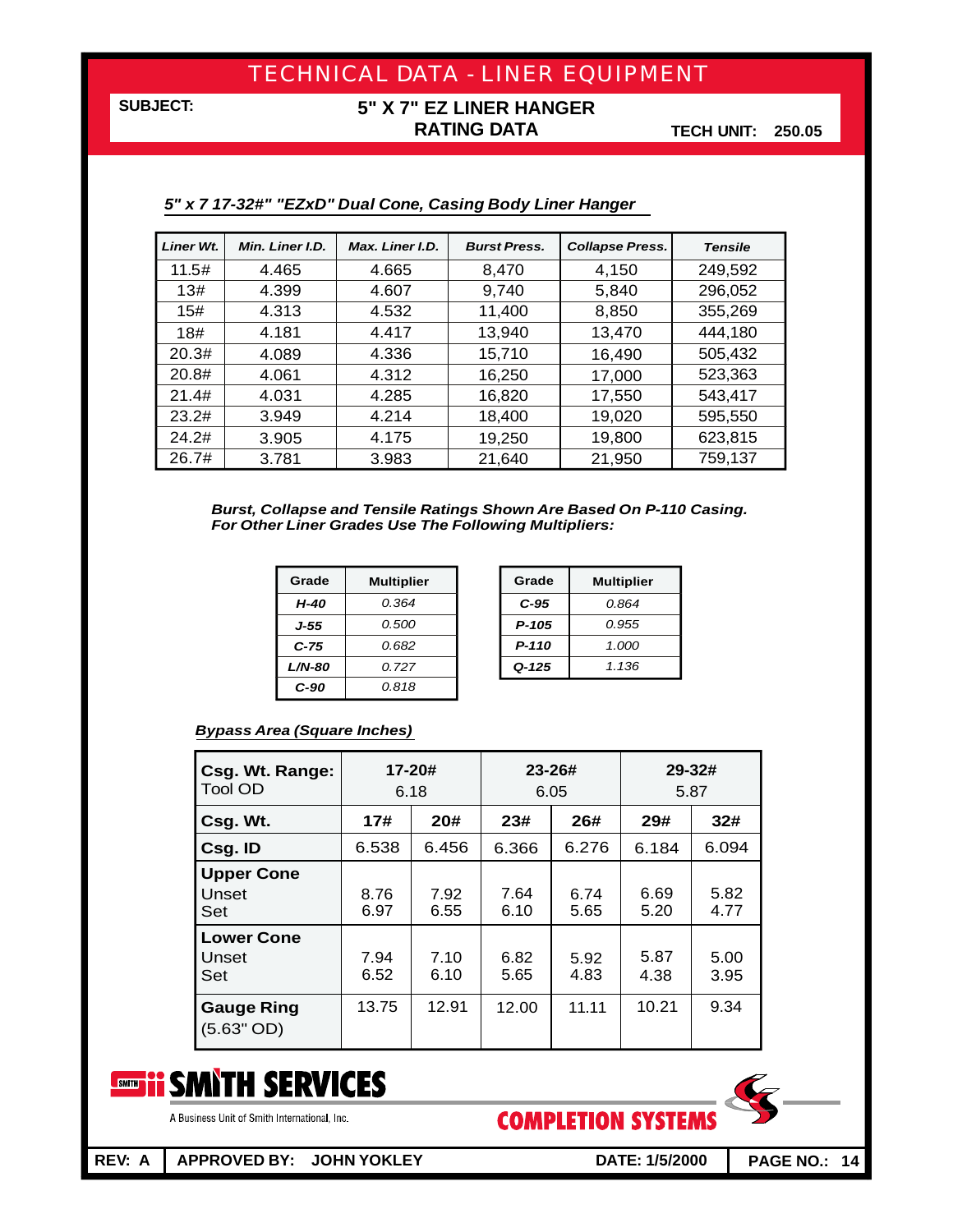### **5" X 7" EZ LINER HANGER RATING DATA**

**TECH UNIT: 250.05**

| <b>Liner Wt.</b> | Min. Liner I.D. | Max. Liner I.D. | <b>Burst Press.</b> | <b>Collapse Press.</b> | <b>Tensile</b> |
|------------------|-----------------|-----------------|---------------------|------------------------|----------------|
| 11.5#            | 4.465           | 4.665           | 5,000               | 870                    | 118,694        |
| 13#              | 4.399           | 4.607           | 6,320               | 1,780                  | 165,155        |
| 15#              | 4.313           | 4.532           | 8.040               | 3,645                  | 224,371        |
| 18#              | 4.181           | 4.417           | 10,685              | 7,565                  | 313,282        |
| 20.3#            | 4.089           | 4.336           | 12,525              | 10,900                 | 374,535        |
| 20.8#            | 4.061           | 4.312           | 13,085              | 11,920                 | 392,466        |
| 21.4#            | 4.031           | 4.285           | 13,685              | 13,020                 | 412,520        |
| 23.2#            | 3.949           | 4.214           | 15,325              | 15,995                 | 464,652        |
| 24.2#            | 3.905           | 4.175           | 16,205              | 16,960                 | 492,918        |
| 26.7#            | 3.781           | 3.983           | 18,690              | 19,285                 | 628,239        |

#### *5"x7 35-38#" "EZxD" Dual Cone, Casing Body Liner Hanger*

*Burst, Collapse and Tensile Ratings Shown Are Based On P-110 Casing. For Other Liner Grades Use The Following Multipliers:*

| Grade         | <b>Multiplier</b> | Grade     | <b>Multipli</b> |
|---------------|-------------------|-----------|-----------------|
| H-40          | 0.364             | $C-95$    | 0.864           |
| J-55          | 0.500             | $P-105$   | 0.955           |
| $C-75$        | 0.682             | $P-110$   | 1.000           |
| <b>L/N-80</b> | 0.727             | $Q - 125$ | 1.136           |
| C-90          | 0.818             |           |                 |

| Grade  | <b>Multiplier</b> |  |  |  |
|--------|-------------------|--|--|--|
| $C-95$ | N 864             |  |  |  |
| P-105  | 0.955             |  |  |  |
| P-110  | 1.000             |  |  |  |
| Q-125  | 1.136             |  |  |  |

*Bypass Area (Square Inches)*

| Csg. Wt. Range:<br><b>Tool OD</b> | 35-38#<br>5.68 |              |  |
|-----------------------------------|----------------|--------------|--|
| Csg. Wt.                          | 35#            | 38#          |  |
| Csg. ID                           | 6.004          | 5.920        |  |
| <b>Upper Cone</b><br>Unset<br>Set | 5.92<br>4.42   | 5.12<br>4.02 |  |
| <b>Lower Cone</b><br>Unset<br>Set | 5.17<br>3.71   | 4.39<br>3.30 |  |
| <b>Gauge Ring</b><br>$(5.63"$ OD) | 8.49           | 7.70         |  |



A Business Unit of Smith International, Inc.

**COMPLETION SYSTEMS** 

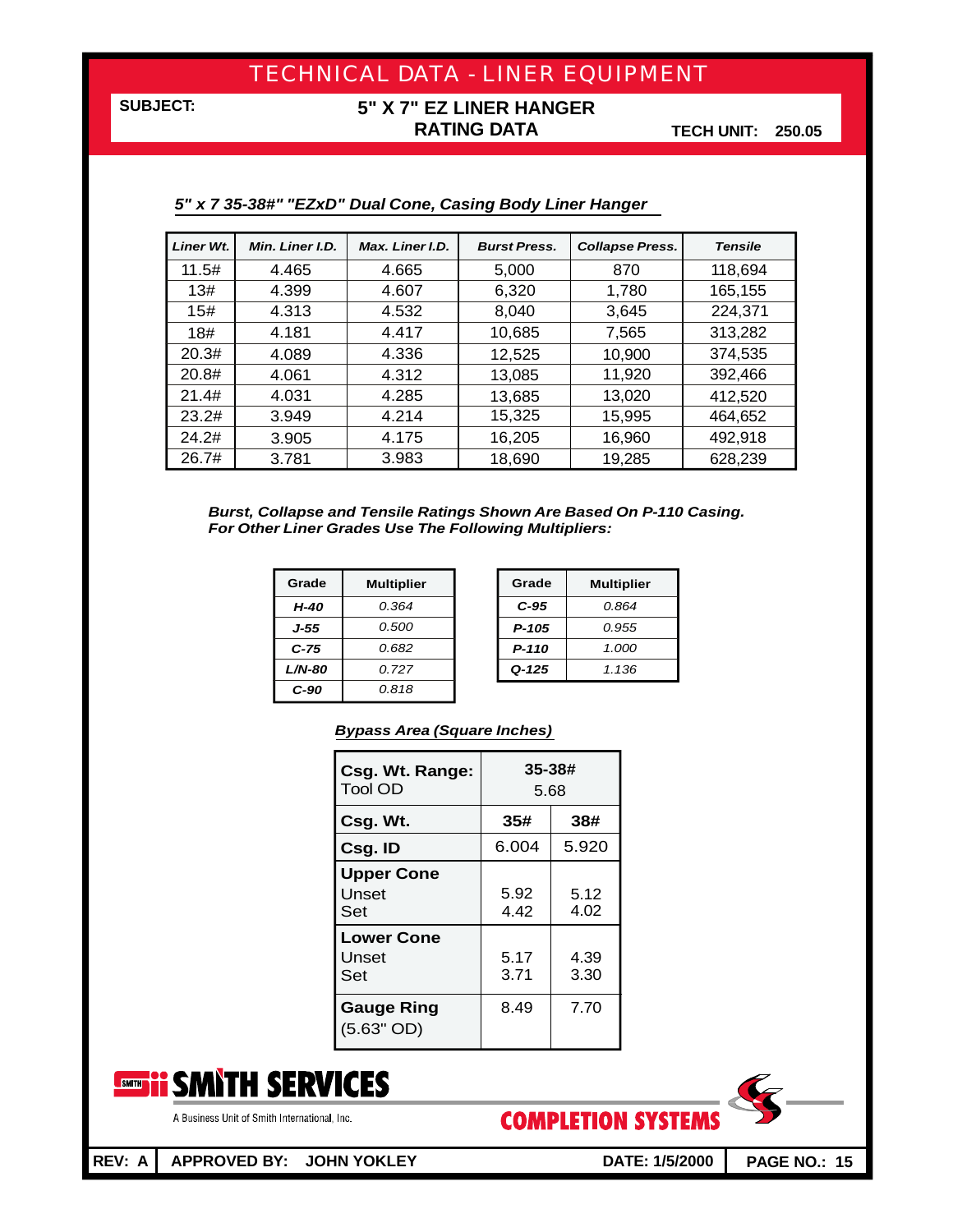

|                      |      | <b>Liner Hanger Dimensions</b> |      |      |                  |      |      |      |      |      |      |
|----------------------|------|--------------------------------|------|------|------------------|------|------|------|------|------|------|
| Liner Size x Casing  | Α    | в                              | С    |      |                  |      | G    | H    | J    |      |      |
| 5" x 7-5/8" 24-29.7# | 5.00 | 6.50                           | 6.14 | 5.00 |                  | 5.54 | 5.79 | 6.12 | 5.00 | 6.06 | 52.5 |
|                      |      |                                |      |      | See Chart<br>on. |      |      |      |      |      |      |
| 5" x 7-5/8" 33.7-39# | 5.00 | 6.25                           | 6.14 | 5.00 | page 17          | 5.54 | 5.79 | 6.12 | 5.00 | 6.06 | 52.5 |
|                      |      |                                |      |      |                  |      |      |      |      |      |      |

#### **EXAMPLE SERVICES** SMITH

A Business Unit of Smith International, Inc.

**COMPLETION SYSTEMS** 



**REV: A APPROVED BY: JOHN YOKLEY DATE: 1/5/2000**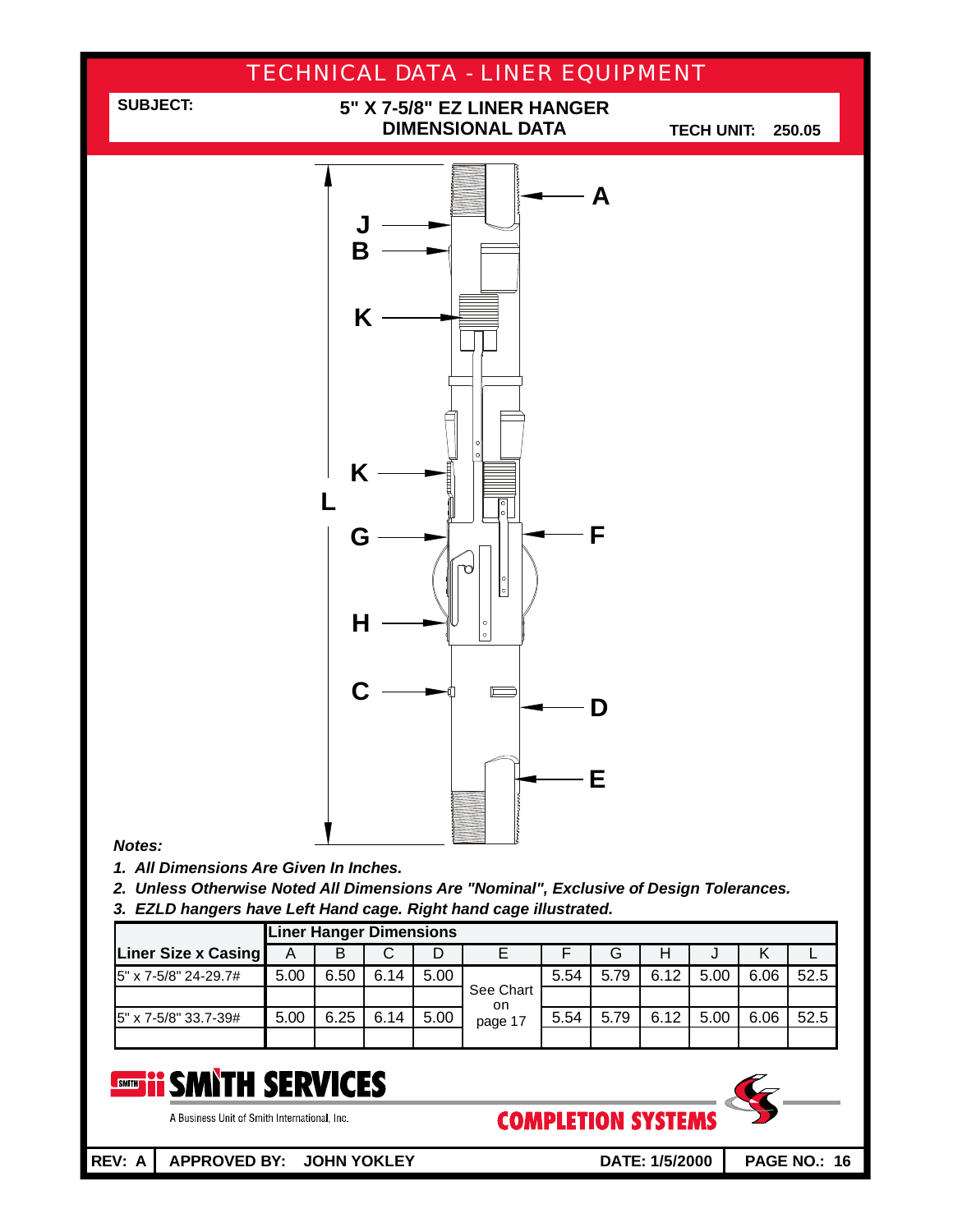### **5" X 7-5/8" EZ LINER HANGER RATING DATA**

**TECH UNIT: 250.05**

| <b>Liner Wt.</b> | Min. Liner I.D. | Max. Liner I.D. | <b>Burst Press.</b> | <b>Collapse Press.</b> | <b>Tensile</b> |
|------------------|-----------------|-----------------|---------------------|------------------------|----------------|
| 11.5#            | 4.465           | 4.665           | 8.470               | 4.150                  | 279,000        |
| 13#              | 4.399           | 4.607           | 9,740               | 5.840                  | 326,000        |
| 15#              | 4.313           | 4.532           | 11.400              | 8,850                  | 385.400        |
| 18#              | 4.181           | 4.417           | 13.940              | 13.470                 | 474.300        |
| 20.3#            | 4.089           | 4.336           | 15.710              | 16.490                 | 535.500        |
| 20.8#            | 4.061           | 4.312           | 16,250              | 17,000                 | 553,400        |
| 21.4#            | 4.031           | 4.285           | 16,820              | 17,550                 | 573,500        |
| 23.2#            | 3.949           | 4.214           | 18,400              | 19,020                 | 625.500        |
| 24.2#            | 3.905           | 4.175           | 19,250              | 19,800                 | 653,900        |
|                  |                 |                 |                     |                        |                |

#### *5" x 7-5/8" "EZxD" Dual Cone, Casing Body Liner Hanger*

*Burst, Collapse and Tensile Ratings Shown Are Based On P-110 Casing. For Other Liner Grades Use The Following Multipliers:*

| Grade    | <b>Multiplier</b> | Grade     | <b>Multipli</b> |
|----------|-------------------|-----------|-----------------|
| H-40     | 0.364             | $C-95$    | 0.864           |
| J-55     | 0.500             | $P-105$   | 0.955           |
| $C-75$   | 0.682             | P-110     | 1.000           |
| $L/N-80$ | 0.727             | $Q - 125$ | 1.136           |
| $C-90$   | 0.818             |           |                 |

| Grade     | Multiplier |
|-----------|------------|
| C-95      | 0.864      |
| P-105     | 0.955      |
| P-110     | 1.000      |
| $Q - 125$ | 1.136      |

#### *Bypass Area (Square Inches)*

| Csg. Wt. Range:<br>Tool OD        | 24-29.7#<br>6.5 |               |               | $33.7 - 39#$<br>6.25 |              |  |
|-----------------------------------|-----------------|---------------|---------------|----------------------|--------------|--|
| Csg. Wt.                          | 24#             | 26.4#         | 29.7#         | 33.7#                | 39#          |  |
| Csg. ID                           | 7.025           | 6.969         | 6.875         | 6.765                | 6.625        |  |
| <b>Upper Cone</b><br>Unset<br>Set | 12.35<br>9.56   | 11.74<br>9.25 | 10.71<br>8.74 | 10.79<br>8.15        | 9.31<br>7.42 |  |
| <b>Lower Cone</b><br>Unset<br>Set | 11.41<br>8.62   | 10.80<br>8.31 | 9.77<br>7.80  | 9.85<br>7.21         | 8.37<br>6.48 |  |
| <b>Gauge Ring</b><br>$(5.63"$ OD) | 18.78           | 18.16         | 17.14         | 15.96                | 14.49        |  |





A Business Unit of Smith International, Inc.

**REV: A APPROVED BY: JOHN YOKLEY DATE: 1/5/2000**

**COMPLETION SYSTEMS**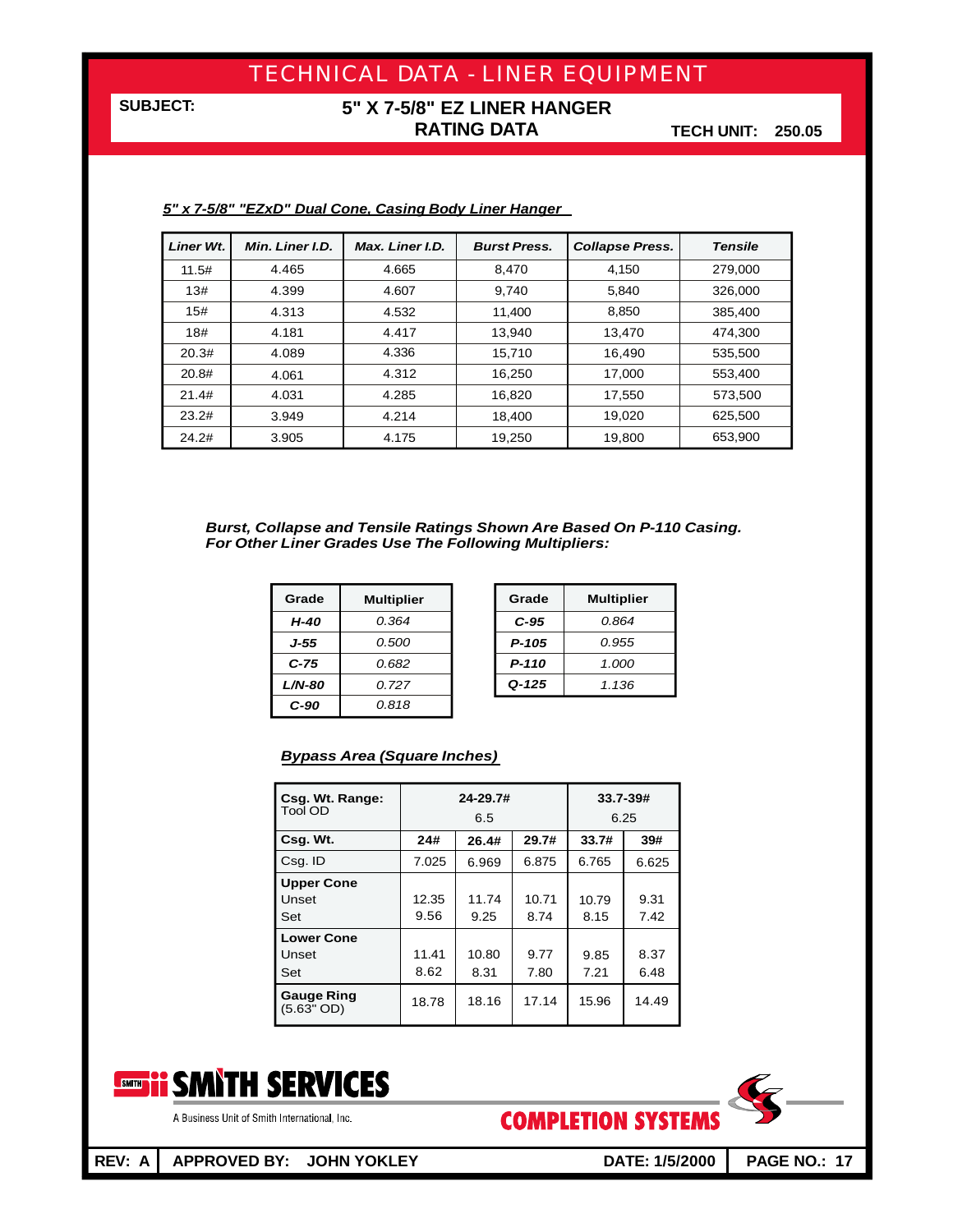

*3. EZLD has a Left Hand cage. Right hand cage illustrated.*

|                            |      | <b>Liner Hanger Dimensions</b> |      |      |                 |      |      |      |      |      |      |
|----------------------------|------|--------------------------------|------|------|-----------------|------|------|------|------|------|------|
| <b>Liner Size x Casing</b> | Α    | B                              |      |      |                 |      | G    | Н    | J    |      |      |
| 5-1/2" x 7-5/8" 24-29.7#   | 5.50 | 6.62                           | 6.37 | 5.50 |                 | 5.98 | 6.23 | 6.56 | 5.48 | 6.23 | 58.5 |
|                            |      |                                |      |      | See Chart<br>on |      |      |      |      |      |      |
| 5-1/2" x 7-5/8" 33.7-39#   | 5.50 | 6.37                           | 6.37 | 5.50 | page 19         | 5.98 | 6.23 | 6.56 | 5.48 | 6.23 | 58.5 |
|                            |      |                                |      |      |                 |      |      |      |      |      |      |

#### **SMITH SERVICES** SMITH

A Business Unit of Smith International, Inc.

**COMPLETION SYSTEMS** 

**PAGE NO.: 18**

**REV: A APPROVED BY: JOHN YOKLEY DATE: 1/5/2000**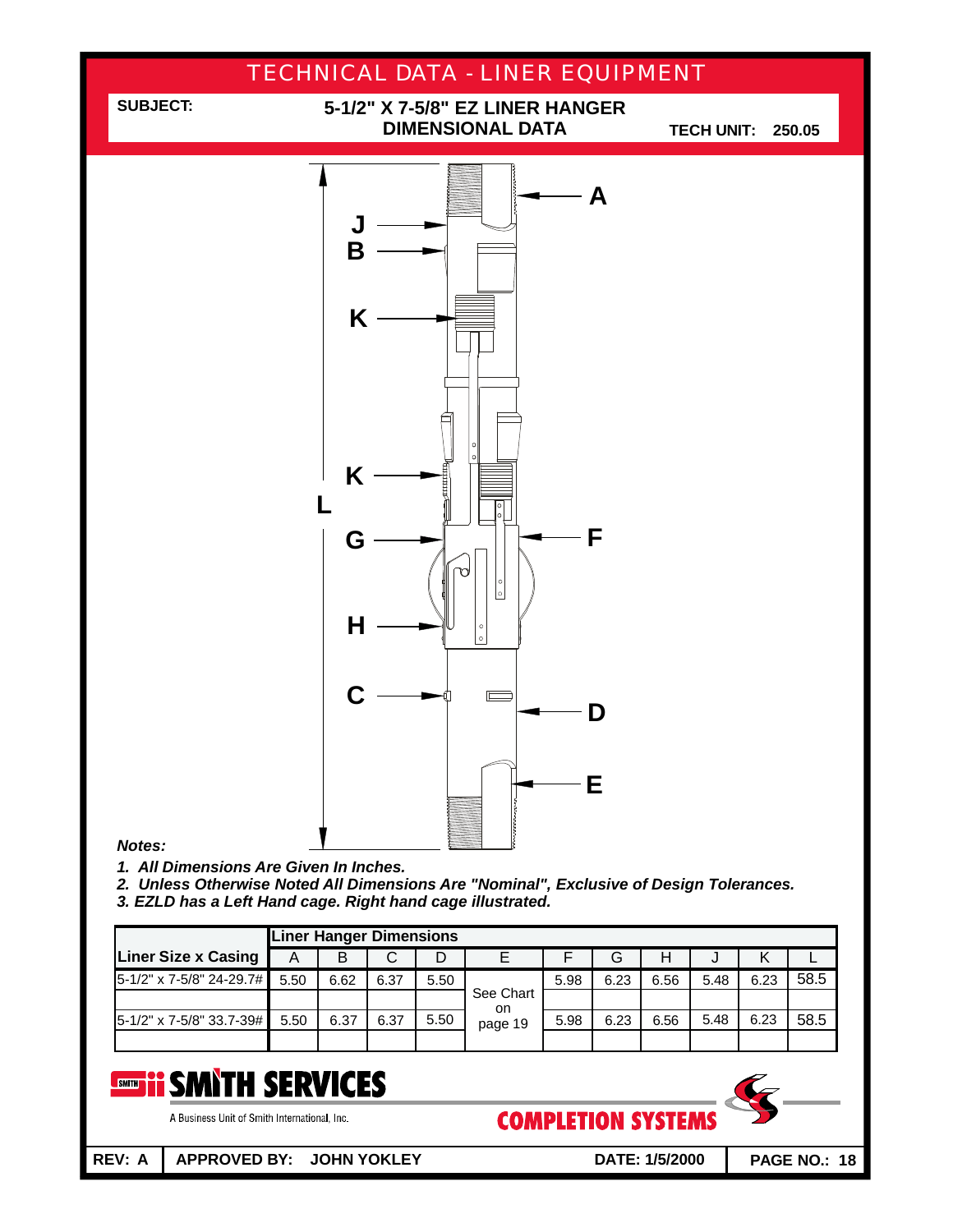### **5-1/2" X 7-5/8" EZ LINER HANGER RATING DATA**

**TECH UNIT: 250.05**

| <b>Liner Wt.</b> | Min. Liner I.D. | <b>Max. Liner I.D.</b> | <b>Burst Press.</b> | <b>Collapse Press.</b> | <b>Tensile</b> |
|------------------|-----------------|------------------------|---------------------|------------------------|----------------|
| 14#              | 4.917           | 5.128                  | 5,935               | 1.465                  | 308,400        |
| 15.5#            | 4.855           | 5.074                  | 6.885               | 2.310                  | 356,000        |
| 17#              | 4.797           | 5.023                  | 7,785               | 3,335                  | 400,400        |
| 20#              | 4.683           | 4.923                  | 9.545               | 5,485                  | 486,400        |
| 23#              | 4.575           | 4.829                  | 11.200              | 8.490                  | 565,600        |
| 26#              | 4.453           | 4.722                  | 13,085              | 11,920                 | 653,900        |
| 28.4#            | 4.345           | 4.628                  | 14,740              | 14,925                 | 729,800        |

#### *5-1/2" x 7-5/8" "EZxD" Dual Cone, Casing Body Liner Hanger*

*Burst, Collapse and Tensile Ratings Shown Are Based On P-110 Casing. For Other Liner Grades Use The Following Multipliers:*

| Grade         | <b>Multiplier</b> | Grade     | <b>Multipli</b> |
|---------------|-------------------|-----------|-----------------|
| H-40          | 0.364             | $C-95$    | 0.864           |
| J-55          | 0.500             | $P - 105$ | 0.955           |
| $C-75$        | 0.682             | $P-110$   | 1.000           |
| <b>L/N-80</b> | 0.727             | $Q - 125$ | 1.136           |
| $C-90$        | 0.818             |           |                 |

| Grade  | <b>Multiplier</b> |
|--------|-------------------|
| $C-95$ | N 864             |
| P-105  | 0.955             |
| P-110  | 1.000             |
| Q-125  | 1.136             |

#### *Bypass Area (Square Inches)*

| Csg. Wt. Range:                   |              | 24-29.7#     | $33.7 - 39#$ |              |              |  |
|-----------------------------------|--------------|--------------|--------------|--------------|--------------|--|
| Tool OD                           |              | 6.62         |              | 6.37         |              |  |
| Csq. Wt.                          | 24#          | 26.4#        | 29.7#        | 33.7#        | 39#          |  |
| Csg. ID                           | 7.025        | 6.969        | 6.875        | 6.765        | 6.625        |  |
| <b>Upper Cone</b><br>Unset<br>Set | 9.67<br>7.50 | 9.06<br>7.19 | 8.03<br>6.68 | 8.13<br>6.09 | 6.67<br>5.36 |  |
| <b>Lower Cone</b><br>Unset<br>Set | 8.85<br>7.06 | 8.24<br>6.74 | 7.21<br>6.23 | 7.31<br>5.27 | 5.85<br>4.54 |  |
| <b>Gauge Ring</b><br>$(6.37"$ OD) | 18.78        | 18.16        | 17.14        | 15.96        | 14.49        |  |





A Business Unit of Smith International, Inc.

**REV: A APPROVED BY: JOHN YOKLEY DATE: 1/5/2000**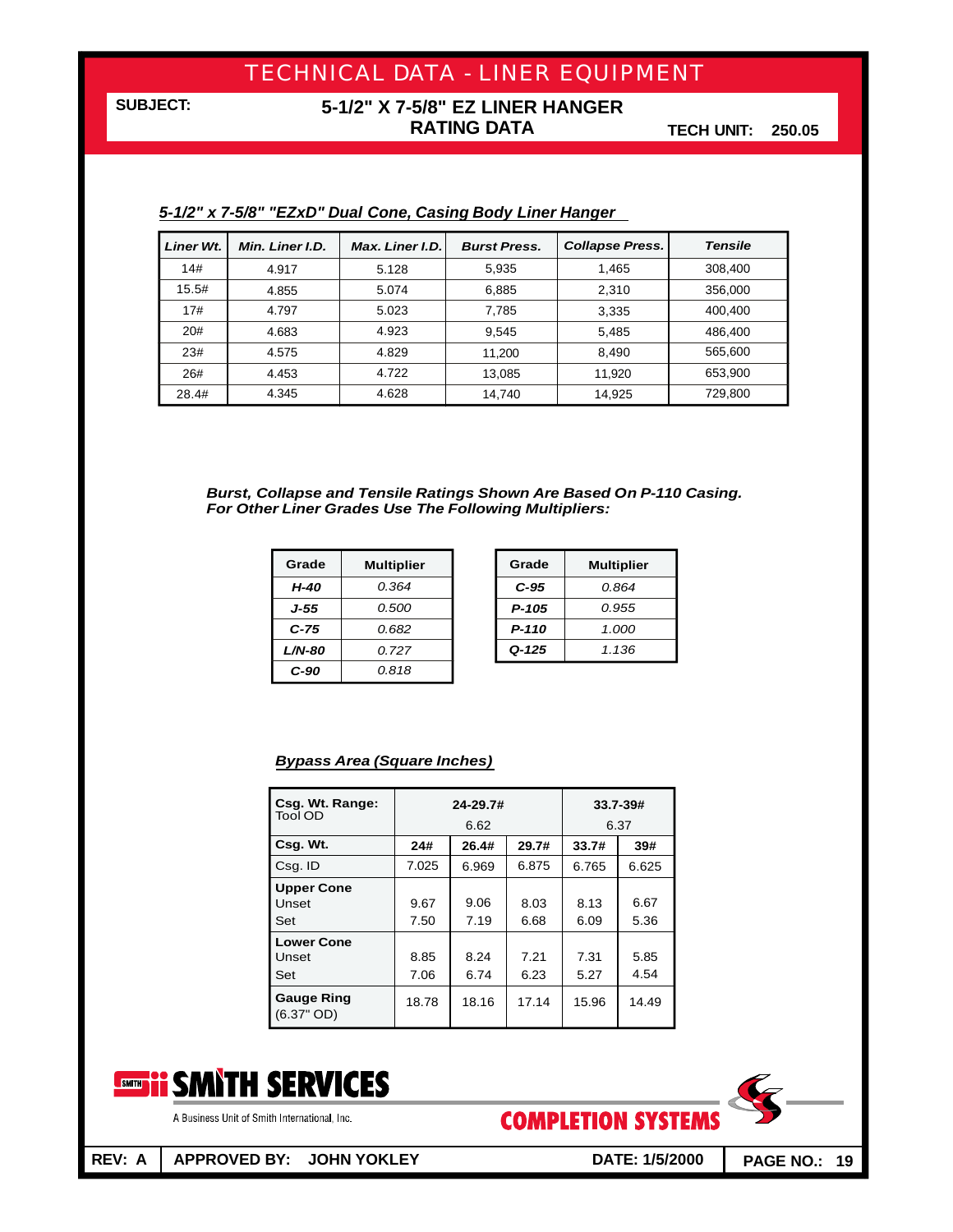

**REV: A APPROVED BY: JOHN YOKLEY DATE: 1/5/2000**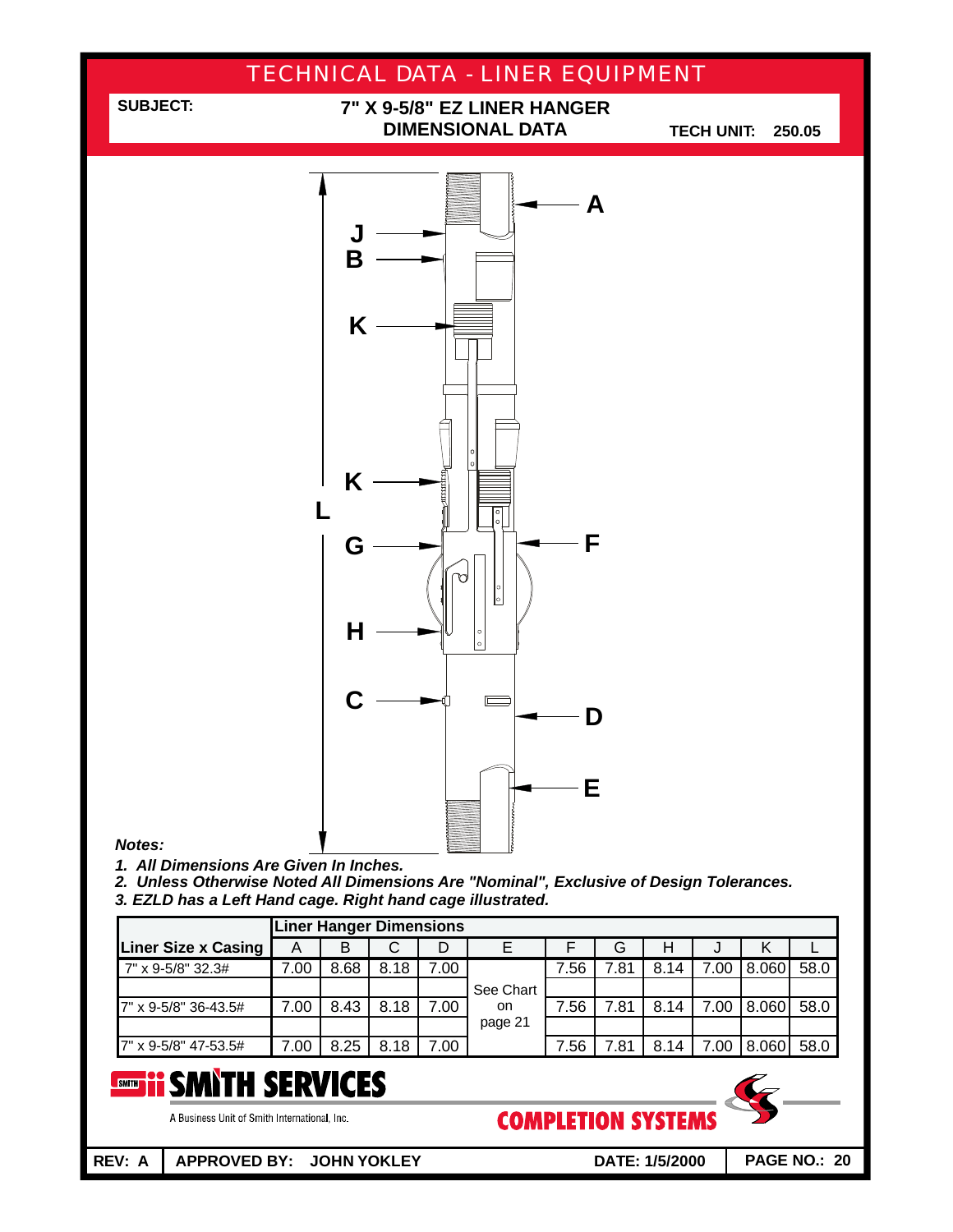### **7" X 9-5/8" EZ LINER HANGER RATING DATA**

**TECH UNIT: 250.05**

| Liner Wt. | Min. Liner I.D. | Max. Liner I.D. | <b>Burst Press.</b> | <b>Collapse Press.</b> | <b>Tensile</b> |
|-----------|-----------------|-----------------|---------------------|------------------------|----------------|
| 17#       | 6.443           | 6.666           | 6,350               | 1,800                  | 394,340        |
| 20#       | 6.361           | 6.594           | 7,480               | 2,980                  | 476,822        |
| 23#       | 6.271           | 6.515           | 8,720               | 4,440                  | 566,292        |
| 26#       | 6.181           | 6.437           | 9,950               | 6,230                  | 653,572        |
| 29#       | 6.089           | 6.356           | 11,220              | 8,530                  | 743.096        |
| 32#       | 5.999           | 6.277           | 12,460              | 10,780                 | 829,317        |
| 32# SD    | 6.030           | 6.277           | 12,460              | 10.780                 | 829.317        |
| 35#       | 5.909           | 6.199           | 13,700              | 13,030                 | 913.390        |
| 38#       | 5.825           | 6.125           | 14.850              | 15,130                 | 992.179        |
| 41#       | 5.725           | 6.038           | 16,220              | 16,980                 | 1,083,599      |
| 44#       | 5.625           | 5.950           | 17,600              | 18,280                 | 1,174,740      |

#### *7" x 9-5/8 32.3-53.5#" "EZxD" Dual Cone, Casing Body Liner Hanger*

*Burst, Collapse and Tensile Ratings Shown Are Based On P-110 Casing. For Other Liner Grades Use The Following Multipliers:*

| Grade         | <b>Multiplier</b> | Grade     | <b>Multipli</b> |
|---------------|-------------------|-----------|-----------------|
| H-40          | 0.364             | $C-95$    | 0.864           |
| J-55          | 0.500             | $P-105$   | 0.955           |
| $C-75$        | 0.682             | $P-110$   | 1.000           |
| <b>L/N-80</b> | 0.727             | $Q - 125$ | 1.136           |
| C-90          | 0.818             |           |                 |

| Grade     | <b>Multiplier</b> |
|-----------|-------------------|
| C-95      | N 864             |
| P-105     | 0.955             |
| P-110     | 1.000             |
| $Q - 125$ | 1.136             |

#### *Bypass Area (Square Inches)*

| Csg. Wt. Range:<br>Tool OD        | 32.3#<br>8.68  | 36-43.5#<br>8.43 |                |                | 47-53.5#<br>8.25 |               |  |
|-----------------------------------|----------------|------------------|----------------|----------------|------------------|---------------|--|
| Csg. Wt.                          | 32.3#          | 36#              | 40#            | 43.5#          | 47#              | 53.5#         |  |
| Csg. ID                           | 9.001          | 8.921            | 8.835          | 8.755          | 8.681            | 8.535         |  |
| <b>Upper Cone</b><br>Unset<br>Set | 14.80<br>12.57 | 15.36<br>12.01   | 14.16<br>11.41 | 13.05<br>10.86 | 13.22<br>10.35   | 11.24<br>9.36 |  |
| <b>Lower Cone</b><br>Unset<br>Set | 13.72<br>11.49 | 14.28<br>10.93   | 13.08<br>10.33 | 11.97<br>9.78  | 12.14<br>9.27    | 10.16<br>8.28 |  |
| <b>Gauge Ring</b><br>$(8.18"$ OD) | 20.47          | 19.33            | 18.13          | 17.00          | 16.00            | 14.00         |  |





A Business Unit of Smith International, Inc.

**REV: A APPROVED BY: JOHN YOKLEY DATE: 1/5/2000**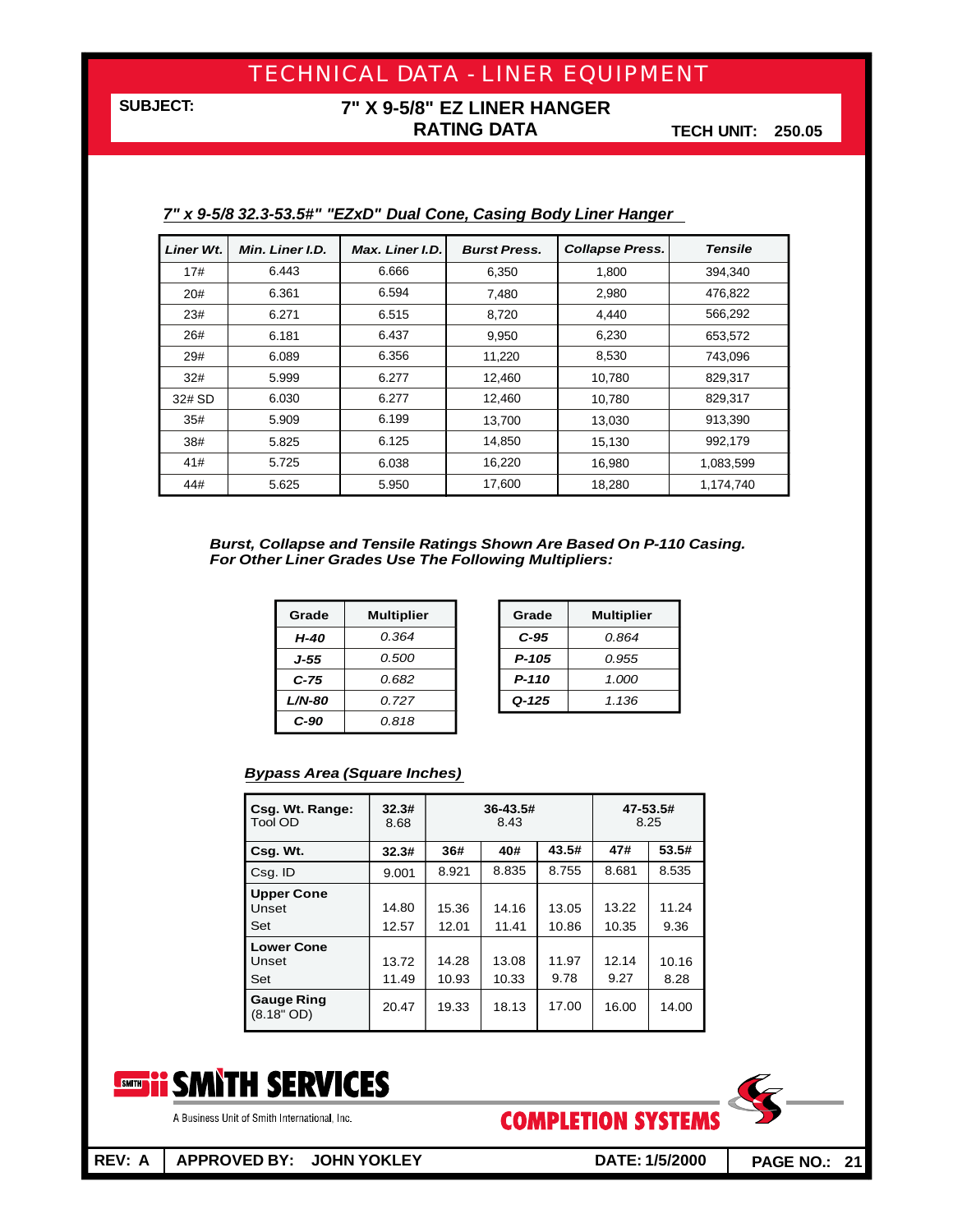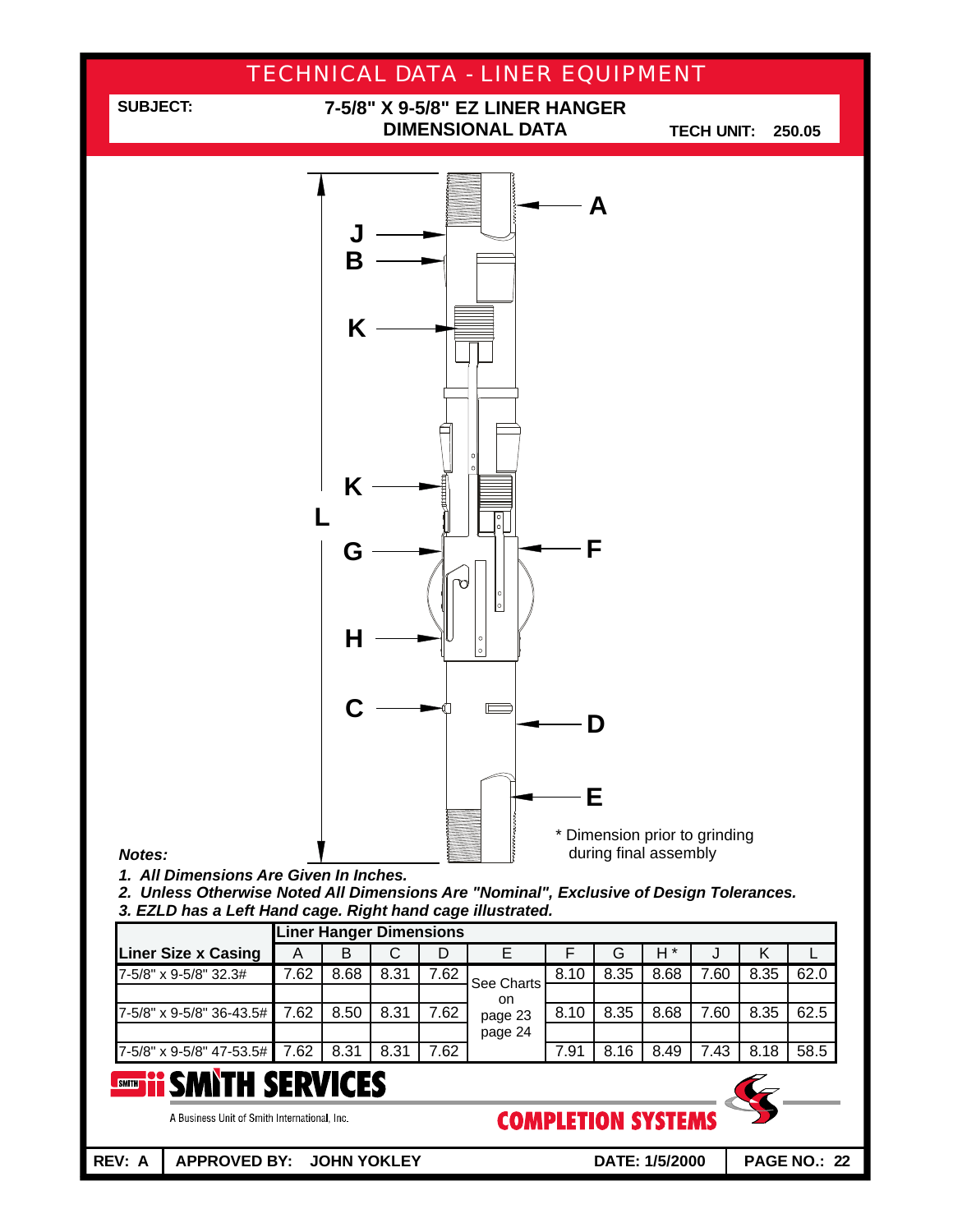### **7-5/8" X 9-5/8" EZ LINER HANGER RATING DATA**

**TECH UNIT: 250.05**

#### *7-5/8" x 9-5/8 32.3-43.5#" "EZxD" Dual Cone, Casing Body Liner Hanger*

| <b>Liner Wt.</b> | Min. Liner I.D. | Max. Liner I.D. | <b>Burst Press.</b> | <b>Collapse Press.</b> | <b>Tensile</b> |
|------------------|-----------------|-----------------|---------------------|------------------------|----------------|
| 24#              | 6.930           | 7.176           | 7.282               | 2,745                  | 541.259        |
| 26.4#            | 6.874           | 7.127           | 7.991               | 3,582                  | 601.808        |
| 29.7#            | 6.780           | 7.045           | 9.182               | 4,987                  | 702,207        |
| 33.7#            | 6.670           | 6.949           | 10,575              | 7,359                  | 818,270        |
| 39#              | 6.530           | 6.826           | 12.348              | 10,582                 | 964.649        |
| 45.3#            | 6.340           | 6.660           | 13.918              | 13.436                 | 1.158.057      |
| 47.1#            | 6.280           | 6.608           | 14.754              | 14,955                 | 1,217,663      |
| 51.2#            | 6.156           | 6.499           | 17.084              | 17.792                 | 1.341.091      |
| 52.8#            | 6.106           | 6.455           | 17,718              | 18,385                 | 1,390,333      |

*Burst, Collapse and Tensile Ratings Shown Are Based On P-110 Casing. For Other Liner Grades Use The Following Multipliers:*

| Grade         | <b>Multiplier</b> | Grade     | <b>Multipli</b> |
|---------------|-------------------|-----------|-----------------|
| H-40          | 0.364             | $C-95$    | 0.864           |
| J-55          | 0.500             | $P-105$   | 0.955           |
| $C-75$        | 0.682             | $P-110$   | 1.000           |
| <b>L/N-80</b> | 0.727             | $Q - 125$ | 1.136           |
| $C-90$        | 0.818             |           |                 |

| Grade     | <b>Multiplier</b> |
|-----------|-------------------|
| $C-95$    | N 864             |
| P-105     | 0.955             |
| P-110     | 1.000             |
| $Q - 125$ | 1.136             |

#### *Bypass Area (Square Inches)*

| Csg. Wt. Range:<br>Tool OD        | 32.3#<br>8.68 | $36 - 43.5#$<br>8.43 |               |              |  |  |
|-----------------------------------|---------------|----------------------|---------------|--------------|--|--|
| Csg. Wt.                          | 32.3#         | 36#                  | 40#           | 43.5#        |  |  |
| Csg. ID                           | 9.001         | 8.921                | 8.835         | 8.755        |  |  |
| <b>Upper Cone</b><br>Unset<br>Set | 11.21<br>8.98 | 11.30<br>8.42        | 10.10<br>7.82 | 9.00<br>7.27 |  |  |
| <b>Lower Cone</b><br>Unset<br>Set | 10.28<br>8.42 | 10.37<br>7.86        | 9.17<br>6.89  | 8.07<br>6.34 |  |  |
| <b>Gauge Ring</b><br>$(8.31"$ OD) | 15.11         | 13.98                | 12.78         | 11.68        |  |  |



**COMPLETION SYSTEMS** 



A Business Unit of Smith International, Inc.

**REV: A APPROVED BY: JOHN YOKLEY DATE: 1/5/2000**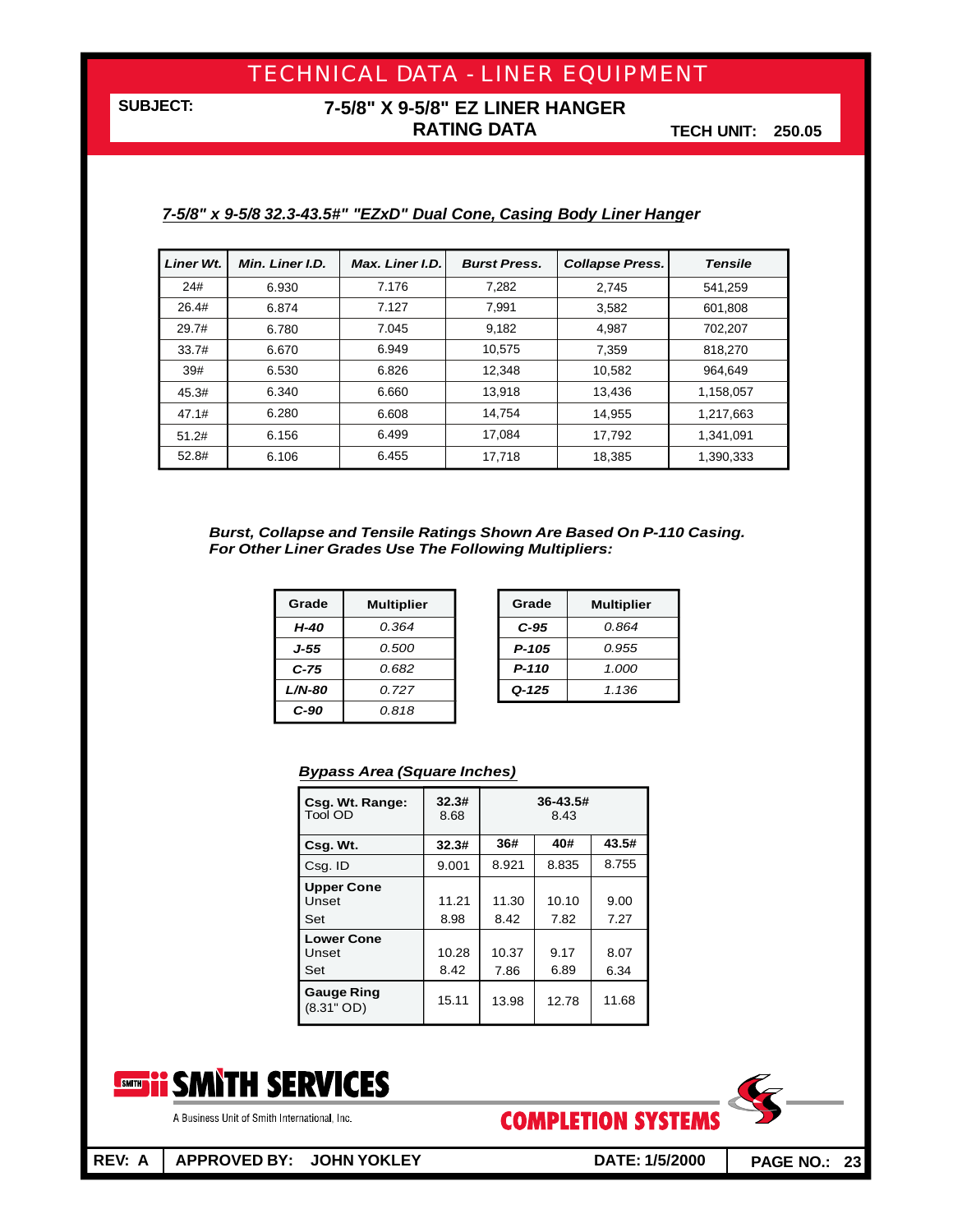### **7-5/8" X 9-5/8" EZ LINER HANGER RATING DATA**

**TECH UNIT: 250.05**

| Liner Wt. | Min. Liner I.D. | Max. Liner I.D. | <b>Burst Press.</b> | <b>Collapse Press.</b> | <b>Tensile</b> |
|-----------|-----------------|-----------------|---------------------|------------------------|----------------|
| 24#       | 6.930           | 7.176           | 5,246               | 1.004                  | 320.514        |
| 26.4#     | 6.874           | 7.127           | 5.972               | 1.493                  | 381.063        |
| 29.7#     | 6.780           | 7.045           | 7,190               | 2,639                  | 481,462        |
| 33.7#     | 6.670           | 6.949           | 8.615               | 9,405                  | 597,525        |
| 39#       | 6.530           | 6.826           | 10,428              | 7.092                  | 743,905        |
| 45.3#     | 6.340           | 6.660           | 12,034              | 10.012                 | 937,312        |
| 47.1#     | 6.280           | 6.608           | 12,889              | 11,566                 | 996.918        |
| 51.2#     | 6.156           | 6.499           | 15.273              | 15.989                 | 1.120.346      |
| 52.8#     | 6.106           | 6.455           | 15,921              | 16,690                 | 1,169,588      |

#### *7-5/8" x 9-5/8 47#-53.5#" "EZxD" Dual Cone, Casing Body Liner Hanger*

*Burst, Collapse and Tensile Ratings Shown Are Based On P-110 Casing. For Other Liner Grades Use The Following Multipliers:*

| Grade         | <b>Multiplier</b> | Grade     | <b>Multipli</b> |
|---------------|-------------------|-----------|-----------------|
| H-40          | 0.364             | $C-95$    | 0.864           |
| J-55          | 0.500             | $P-105$   | 0.955           |
| $C-75$        | 0.682             | $P - 110$ | 1.000           |
| <b>L/N-80</b> | 0.727             | $Q - 125$ | 1.136           |
| C-90          | 0.818             |           |                 |

| Grade | <b>Multiplier</b> |
|-------|-------------------|
| C-95  | N 864             |
| P-105 | 0.955             |
| P-110 | 1.000             |
| Q-125 | 1.136             |

#### *Bypass Area (Square Inches)*

| Csg. Wt. Range:<br><b>Tool OD</b> | 47-53.5#<br>8.25 |              |  |
|-----------------------------------|------------------|--------------|--|
| Csg. Wt.                          | 47#              | 53.5#        |  |
| Csg. ID                           | 8.681            | 8.535        |  |
| <b>Upper Cone</b><br>Unset<br>Set | 9.39<br>6.91     | 7.41<br>5.92 |  |
| <b>Lower Cone</b><br>Unset<br>Set | 8.55<br>6.07     | 6.57<br>5.08 |  |
| <b>Gauge Ring</b><br>$(8.31"$ OD) | 10.66            | 8.69         |  |





**REV: A APPROVED BY: JOHN YOKLEY DATE: 1/5/2000**

**PAGE NO.: 24**

A Business Unit of Smith International, Inc.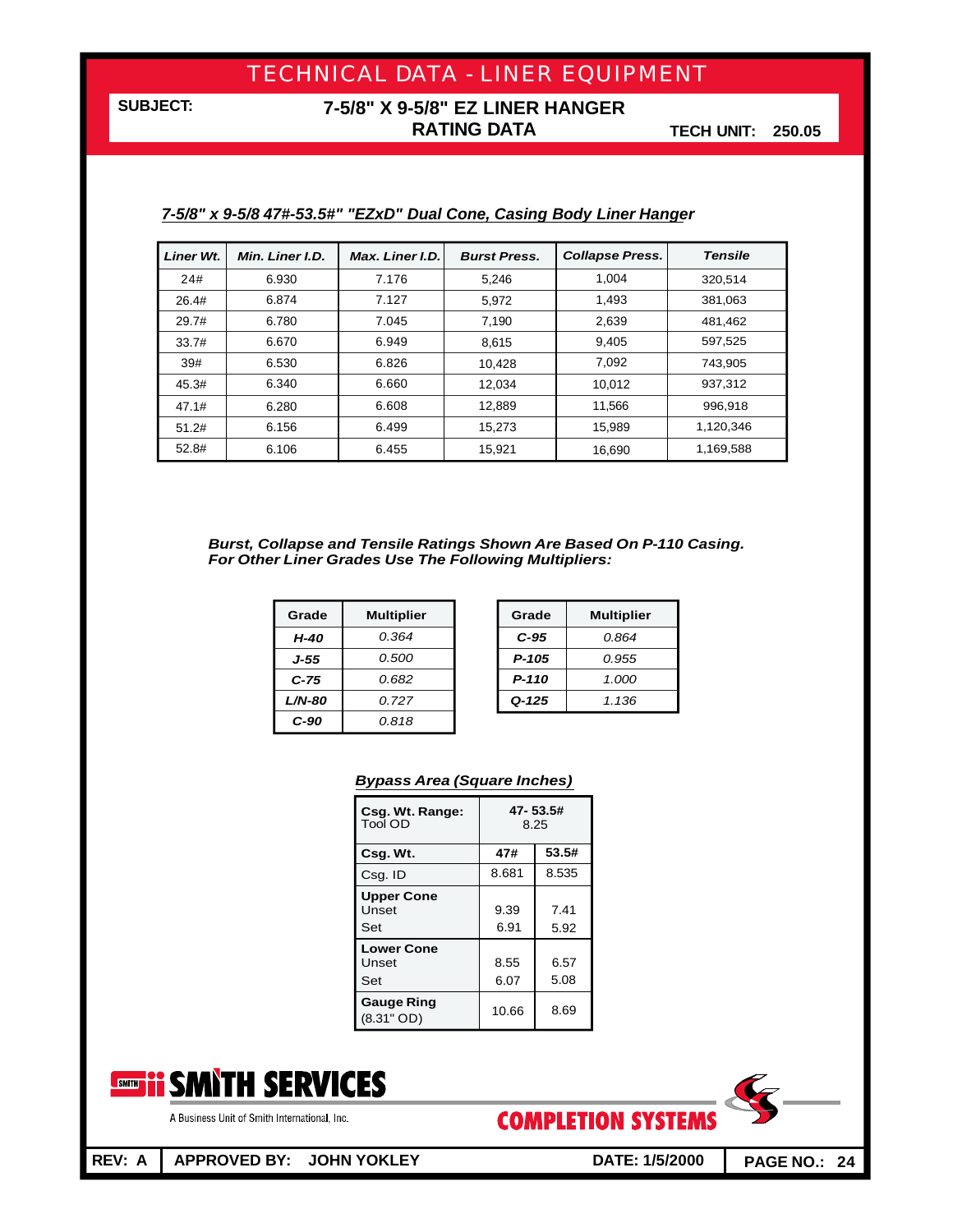

*3. EZLD has a Left Hand cage. Right hand cage illustrated.*

|                            |      | <b>Liner Hanger Dimensions</b> |             |      |                    |       |                   |             |      |       |      |
|----------------------------|------|--------------------------------|-------------|------|--------------------|-------|-------------------|-------------|------|-------|------|
| <b>Liner Size x Casing</b> | Α    | В                              | ◡           | D    |                    |       | G                 | H *         |      | к     |      |
| 9-5/8" x 11-3/4" 42#       | 9.62 | 10.81                          | 110.41      | 9.62 |                    |       | 10.12 10.38 10.71 |             | 9.60 | 10.35 | 68.0 |
|                            |      |                                |             |      | See Charts         |       |                   |             |      |       |      |
| 9-5/8" x 11-3/4" 47-54#    | 9.62 |                                | 10.62 10.41 | 9.62 | on.                | 10.12 |                   | 10.38 10.71 | 9.60 | 10.35 | 68.0 |
|                            |      |                                |             |      | page 26<br>page 27 |       |                   |             |      |       |      |
| 9-5/8" x 11-3/4" 60-65#    | 9.62 |                                | 10.43 10.41 | 9.62 |                    | 10.00 |                   | 10.25 10.58 | 9.50 | 10.25 | 63.5 |

#### **SMITH SERVICES** SMITH

A Business Unit of Smith International, Inc.

**COMPLETION SYSTEMS** 

**PAGE NO.: 25**

**REV: A APPROVED BY: JOHN YOKLEY DATE: 1/5/2000**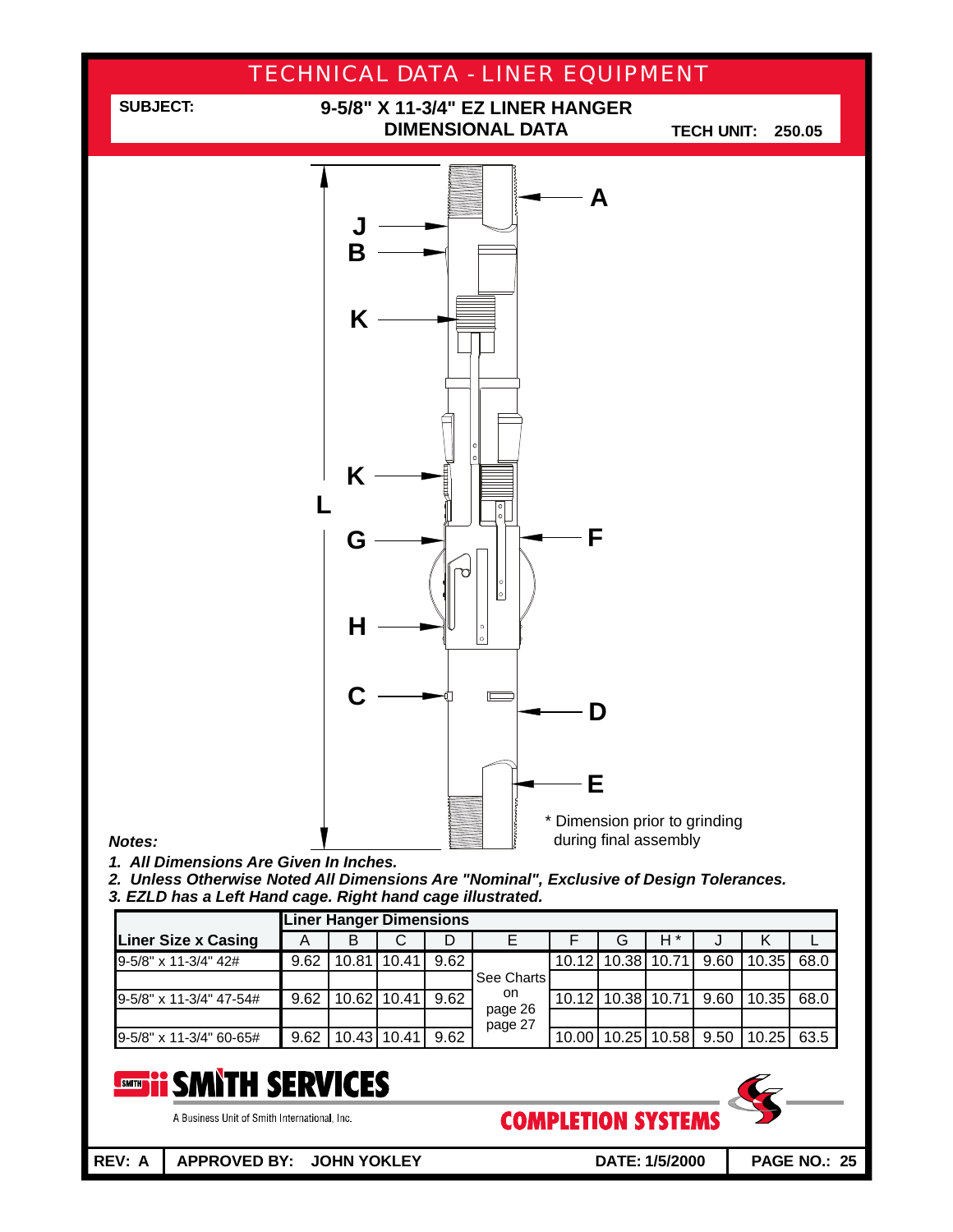### **9-5/8" X 11-3/4" EZ LINER HANGER RATING DATA**

**TECH UNIT: 250.05**

#### *9-5/8" x 11-3/4 42-54#" "EZxD" Dual Cone, Casing Body Liner Hanger*

| <b>Liner Wt.</b> | Min. Liner I.D. | Max. Liner I.D. | <b>Burst Press.</b> | <b>Collapse Press.</b> | <b>Tensile</b> |
|------------------|-----------------|-----------------|---------------------|------------------------|----------------|
| 32.3#            | 8.875           | 9.175           | 6.006               | 1.519                  | 689,369        |
| 36#              | 8.795           | 9.105           | 6.808               | 2,232                  | 799.918        |
| 40#              | 8.709           | 9.030           | 7.670               | 3,203                  | 917.424        |
| 43.5#            | 8.629           | 8.960           | 8,472               | 4,149                  | 1,026,220      |
| 47#              | 8.555           | 8.895           | 9.214               | 5,025                  | 1,126,487      |
| 53.5#            | 8.530           | 8.768           | 10,678              | 7,546                  | 1,320,285      |
| 53.5# SD         | 8.409           | 8.768           | 10.678              | 7.546                  | 1,320,285      |
| 58#              | 8.309           | 8.680           | 11,680              | 9,368                  | 1,452,936      |

#### *Burst, Collapse and Tensile Ratings Shown Are Based On P-110 Casing. For Other Liner Grades Use The Following Multipliers:*

| Grade     | <b>Multiplier</b> | Grade     | <b>Multipli</b> |
|-----------|-------------------|-----------|-----------------|
| H-40      | 0.364             | $C-95$    | 0.864           |
| J-55      | 0.500             | $P-105$   | 0.955           |
| $C-75$    | 0.682             | $P-110$   | 1.000           |
| $L/N$ -80 | 0.727             | $Q - 125$ | 1.136           |
| $C-90$    | 0.818             |           |                 |

| Grade     | <b>Multiplier</b> |  |  |  |
|-----------|-------------------|--|--|--|
| C-95      | N 864             |  |  |  |
| P-105     | 0.955             |  |  |  |
| P-110     | 1.000             |  |  |  |
| $Q - 125$ | 1.136             |  |  |  |

#### *Bypass Area (Square Inches)*

| Csg. Wt. Range:<br><b>Tool OD</b> | 42#<br>10.81   | 47-54#<br>10.62 |                |  |
|-----------------------------------|----------------|-----------------|----------------|--|
| Csg. Wt.                          | 42#            | 47#             | 54#            |  |
| Csg. ID                           | 11.084         | 11.000          | 10.880         |  |
| <b>Upper Cone</b><br>Unset<br>Set | 14.22<br>11.87 | 14.36<br>11.14  | 12.30<br>10.11 |  |
| <b>Lower Cone</b><br>Unset<br>Set | 13.29<br>11.31 | 13.43<br>10.68  | 11.37<br>9.55  |  |
| <b>Gauge Ring</b><br>(10.41" OD)  | 19.61          | 18.15           | 16.09          |  |





A Business Unit of Smith International, Inc.

**REV: A APPROVED BY: JOHN YOKLEY DATE: 1/5/2000**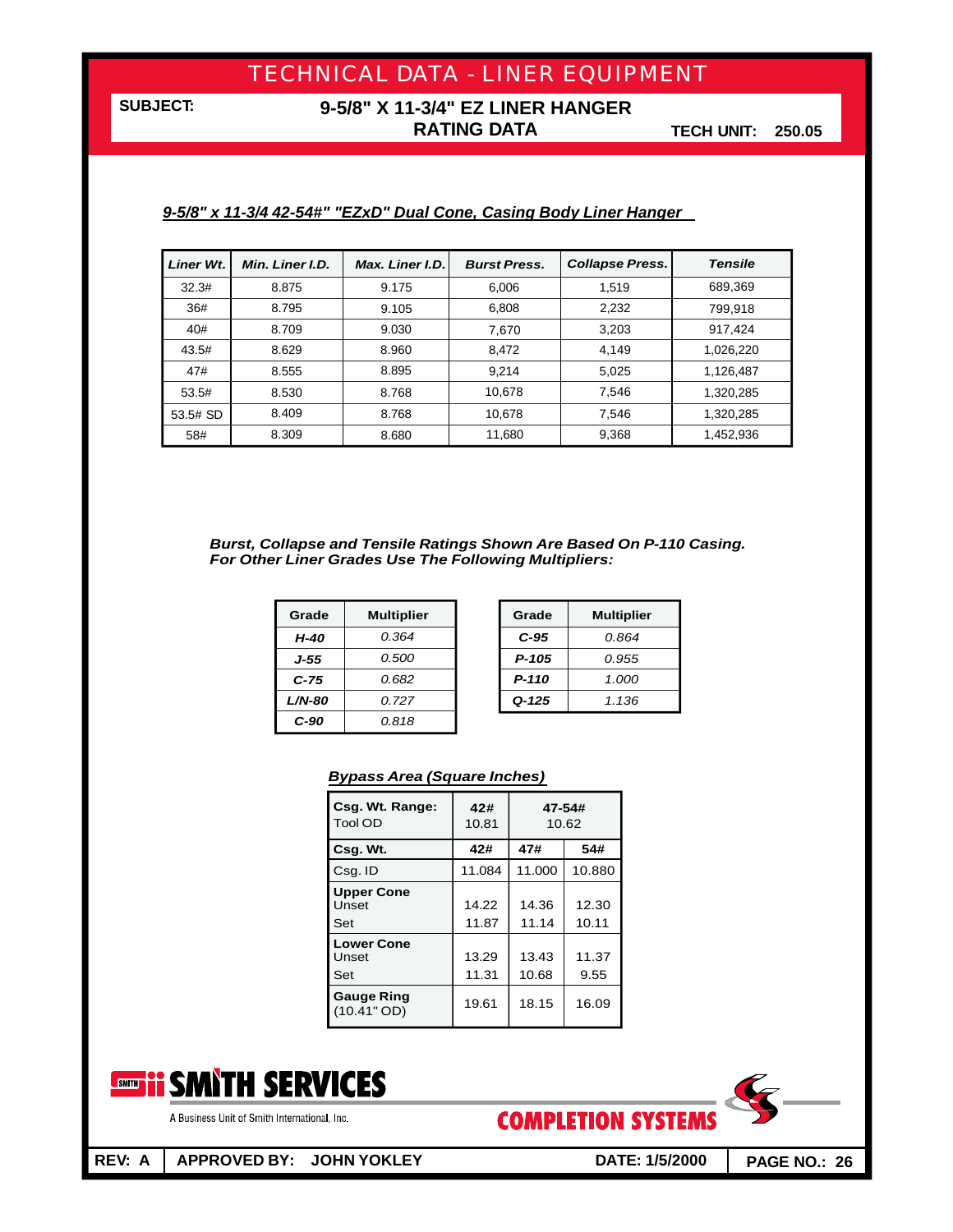### **9-5/8" X 11-3/4" EZ LINER HANGER RATING DATA**

**TECH UNIT: 250.05**

#### *9-5/8" x 11-3/4 60-65#" "EZxD" Dual Cone, Casing Body Liner Hanger*

| Liner Wt. | Min. Liner I.D. | Max. Liner I.D. | <b>Burst Press.</b> | <b>Collapse Press.</b> | <b>Tensile</b> |
|-----------|-----------------|-----------------|---------------------|------------------------|----------------|
| 32.3#     | 8.875           | 9.175           | 5,056               | 897                    | 524,356        |
| 36#       | 8.795           | 9.105           | 5,866               | 1,413                  | 634,906        |
| 40#       | 8.709           | 9.030           | 6,737               | 2,162                  | 752,412        |
| 43.5#     | 8.629           | 8.960           | 7,548               | 3,056                  | 861,208        |
| 47#       | 8.555           | 8.895           | 8,298               | 3,944                  | 961,474        |
| 53.5#     | 8.530           | 8.768           | 9.777               | 5,909                  | 1,155,273      |
| 53.5# SD  | 8.409           | 8.768           | 10.678              | 7,546                  | 1,155,273      |
| 58#       | 8.309           | 8.680           | 10,790              | 7,750                  | 1,287,924      |

#### *Burst, Collapse and Tensile Ratings Shown Are Based On P-110 Casing. For Other Liner Grades Use The Following Multipliers:*

| Grade     | <b>Multiplier</b> | Grade     | <b>Multipli</b> |
|-----------|-------------------|-----------|-----------------|
| H-40      | 0.364             | $C-95$    | 0.864           |
| J-55      | 0.500             | $P-105$   | 0.955           |
| C-75      | 0.682             | $P-110$   | 1.000           |
| $L/N$ -80 | 0.727             | $Q - 125$ | 1.136           |
| $C-90$    | 0.818             |           |                 |

| Grade     | <b>Multiplier</b> |  |  |  |
|-----------|-------------------|--|--|--|
| $C-95$    | N 864             |  |  |  |
| P-105     | 0.955             |  |  |  |
| P-110     | 1.000             |  |  |  |
| $Q - 125$ | 1.136             |  |  |  |

#### *Bypass Area (Square Inches)*

| Csg. Wt. Range:<br>Tool OD        | 60-65#<br>10.43 |               |  |
|-----------------------------------|-----------------|---------------|--|
| Csg. Wt.                          | 60#             | 65#           |  |
| Csg. ID                           | 10.772          | 10.682        |  |
| <b>Upper Cone</b><br>Unset<br>Set | 12.22<br>9.38   | 10.71<br>8.62 |  |
| <b>Lower Cone</b><br>Unset<br>Set | 11.29<br>8.82   | 9.78<br>8.06  |  |
| <b>Gauge Ring</b><br>(10.41" OD)  | 14.25           | 12.74         |  |



A Business Unit of Smith International, Inc.

**COMPLETION SYSTEMS** 



**REV: A APPROVED BY: JOHN YOKLEY DATE: 1/5/2000**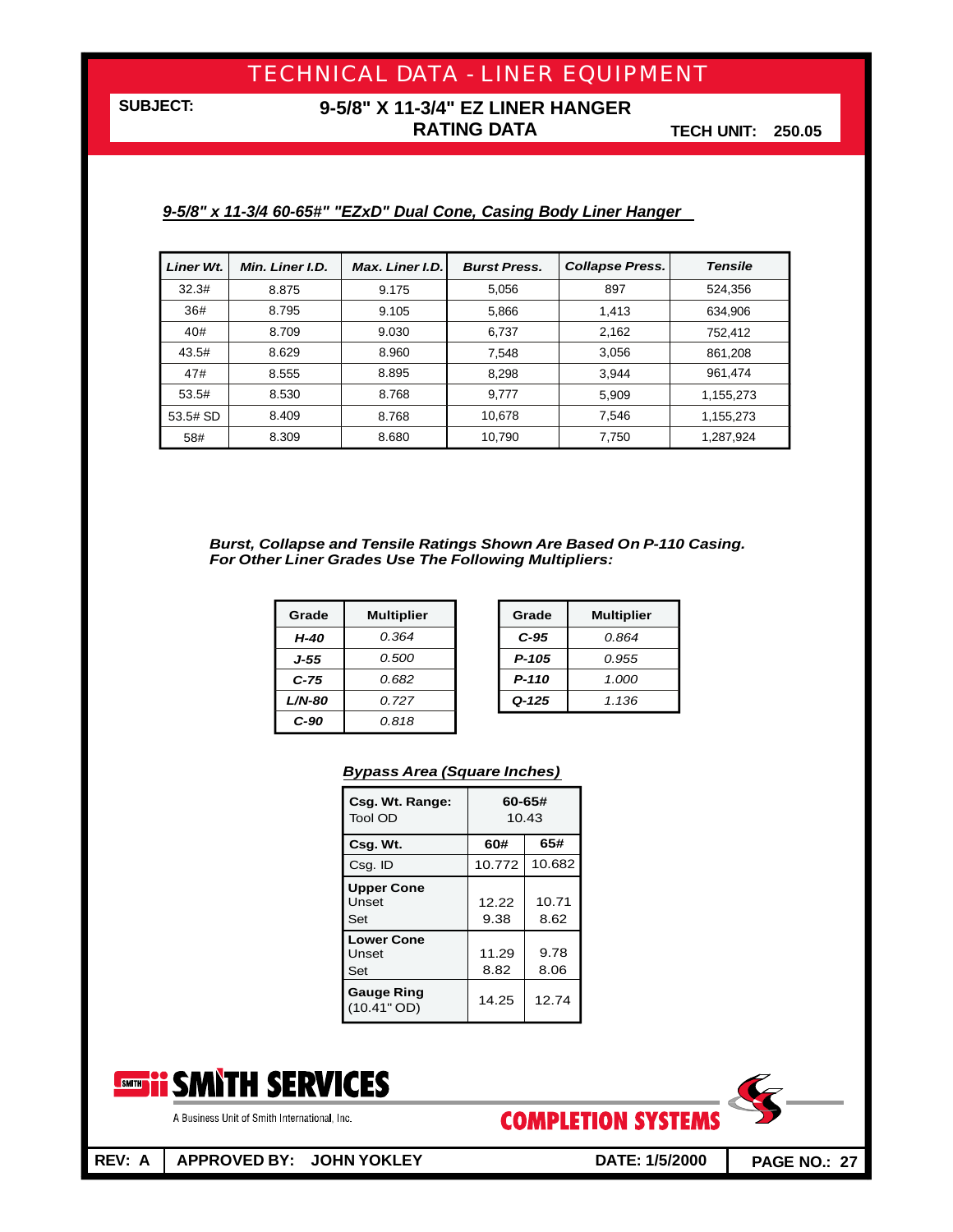

| <b>Liner Hanger Dimensions</b> |      |   |               |      |           |  |   |                       |      |       |      |
|--------------------------------|------|---|---------------|------|-----------|--|---|-----------------------|------|-------|------|
| <b>Liner Size x Casing</b>     | A    | В | С             | D    |           |  | G | н                     |      |       |      |
| 9-5/8" x 13-3/8" 48#           | 9.62 |   | 12.25 11.62   | 9.62 |           |  |   | 10.50 10.75 11.08     | 9.63 | 11.50 | 75.0 |
|                                |      |   |               |      | See Chart |  |   |                       |      |       |      |
| 9-5/8" x 13-3/8" 54.5-68#      | 9.62 |   | 12.00   11.62 | 9.62 | on.       |  |   | 10.50   10.75   11.08 | 9.63 | 11.50 | 75.0 |
|                                |      |   |               |      | page 29   |  |   |                       |      |       |      |
| 9-5/8" x 13-3/8" 72-85#        | 9.62 |   | 11.75   11.62 | 9.62 |           |  |   | 10.50 10.75 11.08     | 9.63 | 11.50 | 75.0 |

#### **SMITH SERVICES** SMITH

A Business Unit of Smith International, Inc.

**REV: A APPROVED BY: JOHN YOKLEY DATE: 1/5/2000**

**COMPLETION SYSTEMS**